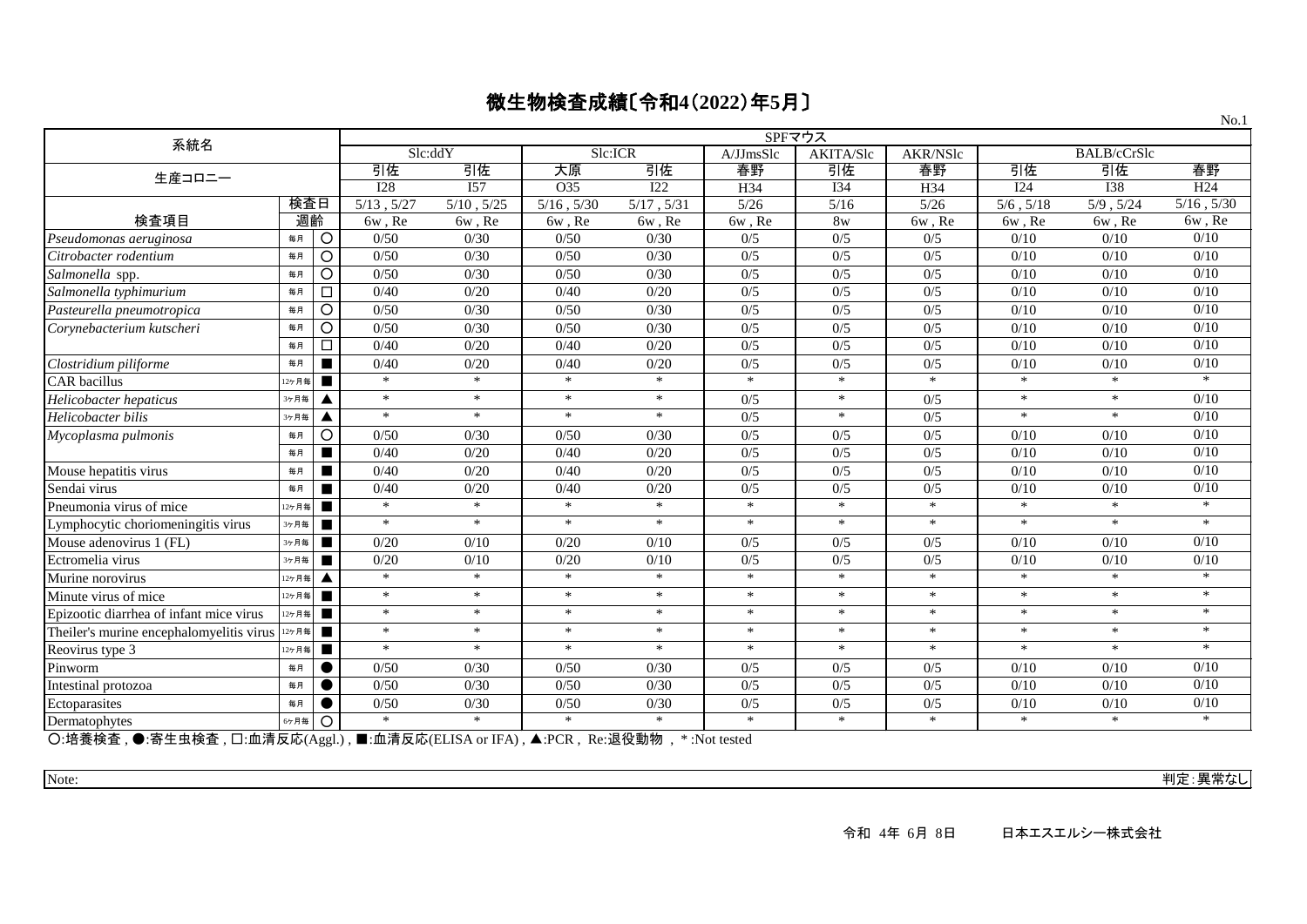| 系統名                                                                                                                                                                                                                                                                                                                                                                                                  |       |                |                    |                                            |                               | SPFマウス                |                 |               |          |                 |
|------------------------------------------------------------------------------------------------------------------------------------------------------------------------------------------------------------------------------------------------------------------------------------------------------------------------------------------------------------------------------------------------------|-------|----------------|--------------------|--------------------------------------------|-------------------------------|-----------------------|-----------------|---------------|----------|-----------------|
|                                                                                                                                                                                                                                                                                                                                                                                                      |       |                | BXSB/MpJJmsSlc-Yaa | B10.A/SgSnSlc B10.BR/SgSnSlc B10.D2/nSnSlc |                               |                       | B10.S/SgSlc     | C57BL/10SnSlc | CBA/NSlc | C3H/HeSlc       |
| 生産コロニー                                                                                                                                                                                                                                                                                                                                                                                               |       |                | 春野                 | 春野                                         | 春野                            | 春野                    | 春野              | 春野            | 春野       | 春野              |
|                                                                                                                                                                                                                                                                                                                                                                                                      |       |                | H34                | H32                                        | H32                           | H <sub>32</sub>       | H <sub>32</sub> | H32           | H34      | H <sub>24</sub> |
|                                                                                                                                                                                                                                                                                                                                                                                                      | 検査日   |                | 5/6                | $\frac{5}{11}$                             | 5/5                           | $\overline{5/5}$      | $\sqrt{5/25}$   | 5/5           | 5/6      | 5/30            |
| 検査項目                                                                                                                                                                                                                                                                                                                                                                                                 | 週齡    |                | 6w                 | 6w, Re                                     | 6w, Re                        | 6w, Re                | 6w, Re          | 6w, Re        | 6w, Re   | 6w, Re          |
| Pseudomonas aeruginosa                                                                                                                                                                                                                                                                                                                                                                               | 毎月    | $\circ$        | 0/5                | 0/5                                        | 0/5                           | 0/5                   | 0/5             | 0/5           | 0/5      | 0/5             |
| Citrobacter rodentium                                                                                                                                                                                                                                                                                                                                                                                | 毎月    | $\circ$        | 0/5                | 0/5                                        | 0/5                           | 0/5                   | 0/5             | 0/5           | 0/5      | 0/5             |
| Salmonella spp.                                                                                                                                                                                                                                                                                                                                                                                      | 毎月    | $\circ$        | 0/5                | 0/5                                        | 0/5                           | 0/5                   | 0/5             | 0/5           | 0/5      | 0/5             |
| Salmonella typhimurium                                                                                                                                                                                                                                                                                                                                                                               | 毎月    | □              | 0/5                | 0/5                                        | 0/5                           | 0/5                   | 0/5             | 0/5           | 0/5      | 0/5             |
| Pasteurella pneumotropica                                                                                                                                                                                                                                                                                                                                                                            | 毎月    | O              | 0/5                | 0/5                                        | 0/5                           | 0/5                   | 0/5             | 0/5           | 0/5      | 0/5             |
| Corynebacterium kutscheri                                                                                                                                                                                                                                                                                                                                                                            | 毎月    | O              | 0/5                | 0/5                                        | 0/5                           | 0/5                   | 0/5             | 0/5           | 0/5      | 0/5             |
|                                                                                                                                                                                                                                                                                                                                                                                                      | 每月    | □              | 0/5                | 0/5                                        | 0/5                           | 0/5                   | 0/5             | 0/5           | 0/5      | 0/5             |
| Clostridium piliforme                                                                                                                                                                                                                                                                                                                                                                                | 毎月    | $\blacksquare$ | 0/5                | 0/5                                        | 0/5                           | 0/5                   | 0/5             | 0/5           | 0/5      | 0/5             |
| <b>CAR</b> bacillus                                                                                                                                                                                                                                                                                                                                                                                  | 12ヶ月毎 | $\blacksquare$ | $\ast$             | $*$                                        | $\ast$                        | $\ast$                | $*$             | $\ast$        | $\ast$   | $*$             |
| Helicobacter hepaticus                                                                                                                                                                                                                                                                                                                                                                               | 3ヶ月毎  | ▲              | 0/5                | 0/5                                        | 0/5                           | 0/5                   | 0/5             | 0/5           | 0/5      | 0/5             |
| Helicobacter bilis                                                                                                                                                                                                                                                                                                                                                                                   | 3ヶ月毎  | ▲              | 0/5                | 0/5                                        | 0/5                           | 0/5                   | 0/5             | 0/5           | 0/5      | 0/5             |
| Mycoplasma pulmonis                                                                                                                                                                                                                                                                                                                                                                                  | 每月    | O              | 0/5                | 0/5                                        | 0/5                           | 0/5                   | 0/5             | 0/5           | 0/5      | 0/5             |
|                                                                                                                                                                                                                                                                                                                                                                                                      | 毎月    | $\blacksquare$ | 0/5                | 0/5                                        | 0/5                           | 0/5                   | 0/5             | 0/5           | 0/5      | 0/5             |
| Mouse hepatitis virus                                                                                                                                                                                                                                                                                                                                                                                | 毎月    | п              | 0/5                | 0/5                                        | 0/5                           | 0/5                   | 0/5             | 0/5           | 0/5      | 0/5             |
| Sendai virus                                                                                                                                                                                                                                                                                                                                                                                         | 毎月    | $\blacksquare$ | 0/5                | 0/5                                        | 0/5                           | 0/5                   | 0/5             | 0/5           | 0/5      | 0/5             |
| Pneumonia virus of mice                                                                                                                                                                                                                                                                                                                                                                              | 12ヶ月毎 | п              | $*$                | $\ast$                                     | $\ast$                        | $\ast$                | $\ast$          | $\ast$        | $\ast$   | $\ast$          |
| Lymphocytic choriomeningitis virus                                                                                                                                                                                                                                                                                                                                                                   | 3ヶ月毎  | п              | $\ast$             | $*$                                        | $\ast$                        | $*$                   | $\ast$          | $\ast$        | $\ast$   | $*$             |
| Mouse adenovirus 1 (FL)                                                                                                                                                                                                                                                                                                                                                                              | 3ヶ月毎  | п              | 0/5                | 0/5                                        | 0/5                           | 0/5                   | 0/5             | 0/5           | 0/5      | 0/5             |
| Ectromelia virus                                                                                                                                                                                                                                                                                                                                                                                     | 3ヶ月毎  | п              | 0/5                | 0/5                                        | 0/5                           | 0/5                   | 0/5             | 0/5           | 0/5      | 0/5             |
| Murine norovirus                                                                                                                                                                                                                                                                                                                                                                                     | 12ヶ月毎 | ▲              | $\ast$             | $*$                                        | $\ast$                        | $\ast$                | $\ast$          | $\ast$        | $\ast$   | $\ast$          |
| Minute virus of mice                                                                                                                                                                                                                                                                                                                                                                                 | 12ヶ月毎 | $\blacksquare$ | $\ast$             | $\ast$                                     | $\ast$                        | $\ast$                | $\ast$          | $\ast$        | $\ast$   | $\ast$          |
| Epizootic diarrhea of infant mice virus                                                                                                                                                                                                                                                                                                                                                              | 12ヶ月毎 | $\blacksquare$ | $\ast$             | $*$                                        | $\ast$                        | $*$                   | $\ast$          | $*$           | $\ast$   | $*$             |
| Theiler's murine encephalomyelitis virus $\frac{12}{7}$                                                                                                                                                                                                                                                                                                                                              |       | п              | $\ast$             | $\ast$                                     | $\ast$                        | $\ast$                | $\ast$          | $\ast$        | $*$      | $*$             |
| Reovirus type 3                                                                                                                                                                                                                                                                                                                                                                                      | 12ヶ月毎 |                | $\ast$             | $\ast$                                     | $\ast$                        | $\ast$                | $\ast$          | $\ast$        | $\ast$   | $\ast$          |
| Pinworm                                                                                                                                                                                                                                                                                                                                                                                              | 毎月    |                | 0/5                | 0/5                                        | 0/5                           | 0/5                   | 0/5             | 0/5           | 0/5      | 0/5             |
| Intestinal protozoa                                                                                                                                                                                                                                                                                                                                                                                  | 每月    | $\bullet$      | 0/5                | 0/5                                        | 0/5                           | 0/5                   | 0/5             | 0/5           | 0/5      | 0/5             |
| Ectoparasites                                                                                                                                                                                                                                                                                                                                                                                        | 毎月    | ●              | 0/5                | 0/5                                        | 0/5                           | 0/5                   | 0/5             | 0/5           | 0/5      | 0/5             |
| Dermatophytes                                                                                                                                                                                                                                                                                                                                                                                        | 6ヶ月毎  | $\circ$        | $\ast$             | $\ast$                                     | $\ast$                        | $\ast$                | $\ast$          | $\ast$        | $\ast$   | $\ast$          |
| $\overline{\bigcirc}$ $\overline{u}$ $\overline{u}$ $\overline{u}$ $\overline{u}$ $\overline{u}$ $\overline{u}$ $\overline{u}$ $\overline{u}$ $\overline{u}$ $\overline{u}$ $\overline{u}$ $\overline{u}$ $\overline{u}$ $\overline{u}$ $\overline{u}$ $\overline{u}$ $\overline{u}$ $\overline{u}$ $\overline{u}$ $\overline{u}$ $\overline{u}$ $\overline{u}$ $\overline{u}$ $\overline$<br>电压性压电器 |       | $\mathbf{1}$   | - 6注CCCCIOL        | <b>TITAN</b>                               | $\lambda$ non<br>$\mathbf{r}$ | *日 4几 壬上 #左<br>46.337 |                 |               |          |                 |

○:培養検査 , ●:寄生虫検査 , □:血清反応(Aggl.) , ■:血清反応(ELISA or IFA) , ▲:PCR , Re:退役動物 , \* :Not tested

Note: 判定:異常なし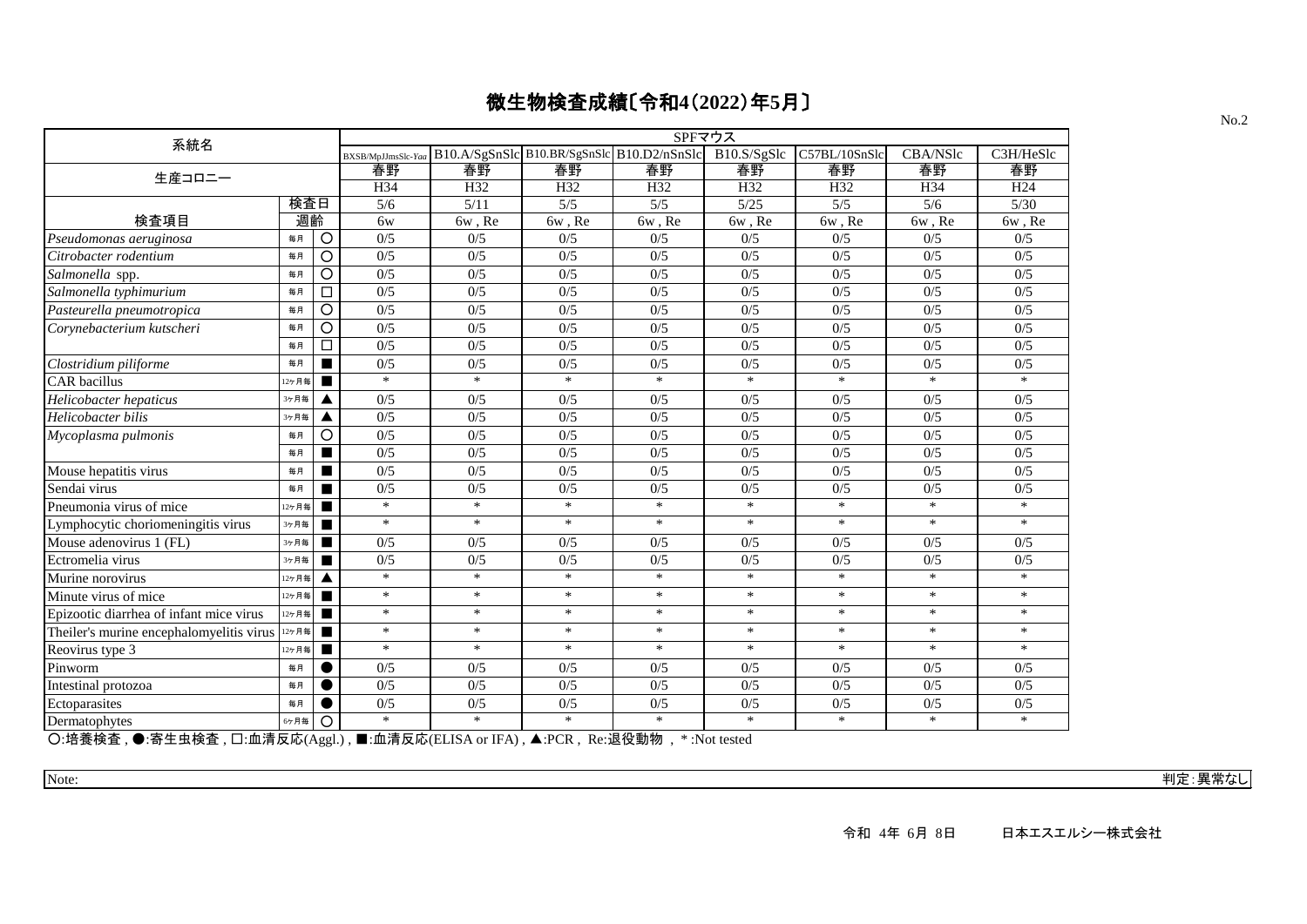| 系統名                                                                                      |       |                |               |            |               |           | SPFマウス                    |           |                   |                        |
|------------------------------------------------------------------------------------------|-------|----------------|---------------|------------|---------------|-----------|---------------------------|-----------|-------------------|------------------------|
|                                                                                          |       |                | C3H/HeJYokSlc | C3H/HeNSlc | C57BL/6NCrSlc |           | C57BL/6JJmsSlc            |           | C57BL/6JHamSlc-ob | C57BL/6JJmsSlc-lpr/lpr |
| 生産コロニー                                                                                   |       |                | 春野            | 春野         | 引佐            | 春野        | 引佐                        | 春野        | 春野                | 春野                     |
|                                                                                          |       |                | H34           | H34        | <b>I34</b>    | H31       | $\overline{132}$          | H23       | H34               | H32                    |
|                                                                                          | 検査日   |                | 5/12          | 5/19       | 5/9, 5/23     | 5/9, 5/23 | 5/9, 5/23                 | 5/9, 5/23 | 5/12              | 5/5                    |
| 検査項目                                                                                     | 週齡    |                | 6w, Re        | 6w, Re     | $7w$ , Re     | 6w, Re    | 6w, Re                    | 6w, Re    | 6w, Re            | 8 <sub>w</sub>         |
| Pseudomonas aeruginosa                                                                   | 毎月    | $\circ$        | 0/5           | 0/5        | 0/10          | 0/10      | 0/10                      | 0/10      | 0/5               | 0/5                    |
| Citrobacter rodentium                                                                    | 毎月    | $\circ$        | 0/5           | 0/5        | 0/10          | 0/10      | 0/10                      | 0/10      | 0/5               | 0/5                    |
| Salmonella spp.                                                                          | 毎月    | O              | 0/5           | 0/5        | 0/10          | $0/10$    | 0/10                      | 0/10      | 0/5               | 0/5                    |
| Salmonella typhimurium                                                                   | 毎月    | □              | 0/5           | 0/5        | 0/10          | 0/10      | 0/10                      | 0/10      | 0/5               | 0/5                    |
| Pasteurella pneumotropica                                                                | 毎月    | O              | 0/5           | 0/5        | 0/10          | 0/10      | 0/10                      | 0/10      | 0/5               | 0/5                    |
| Corynebacterium kutscheri                                                                | 毎月    | O              | 0/5           | 0/5        | 0/10          | 0/10      | 0/10                      | 0/10      | 0/5               | 0/5                    |
|                                                                                          | 毎月    | □              | 0/5           | 0/5        | 0/10          | 0/10      | 0/10                      | 0/10      | 0/5               | 0/5                    |
| Clostridium piliforme                                                                    | 毎月    |                | 0/5           | 0/5        | 0/10          | 0/10      | 0/10                      | 0/10      | 0/5               | 0/5                    |
| <b>CAR</b> bacillus                                                                      | 12ヶ月毎 |                | $\ast$        | $\ast$     | $\ast$        | $\ast$    | $\ast$                    | $\ast$    | $\ast$            | $\ast$                 |
| Helicobacter hepaticus                                                                   | 3ヶ月毎  |                | 0/5           | 0/5        | $\ast$        | 0/10      | $\ast$                    | 0/10      | 0/5               | 0/5                    |
| Helicobacter bilis                                                                       | 3ヶ月毎  | ▲              | 0/5           | 0/5        | $*$           | 0/10      | $\ast$                    | 0/10      | 0/5               | 0/5                    |
| Mycoplasma pulmonis                                                                      | 毎月    | O              | 0/5           | 0/5        | 0/10          | 0/10      | 0/10                      | 0/10      | 0/5               | 0/5                    |
|                                                                                          | 毎月    | $\blacksquare$ | 0/5           | 0/5        | 0/10          | 0/10      | 0/10                      | 0/10      | 0/5               | 0/5                    |
| Mouse hepatitis virus                                                                    | 毎月    |                | 0/5           | 0/5        | 0/10          | 0/10      | 0/10                      | 0/10      | 0/5               | 0/5                    |
| Sendai virus                                                                             | 每月    |                | 0/5           | 0/5        | 0/10          | 0/10      | 0/10                      | 0/10      | 0/5               | 0/5                    |
| Pneumonia virus of mice                                                                  | 12ヶ月毎 |                | $\ast$        | $\ast$     | $\ast$        | $\ast$    | $\ast$                    | $\ast$    | $\ast$            | $\ast$                 |
| Lymphocytic choriomeningitis virus                                                       | 3ヶ月毎  |                | $\ast$        | $\ast$     | $*$           | $\ast$    | $\ast$                    | $\ast$    | $\ast$            | $\ast$                 |
| Mouse adenovirus 1 (FL)                                                                  | 3ヶ月毎  |                | 0/5           | 0/5        | 0/10          | 0/10      | 0/10                      | 0/10      | 0/5               | 0/5                    |
| Ectromelia virus                                                                         | 3ヶ月毎  |                | 0/5           | 0/5        | 0/10          | 0/10      | 0/10                      | 0/10      | 0/5               | 0/5                    |
| Murine norovirus                                                                         | 12ヶ月毎 |                | $\ast$        | $\ast$     | $\ast$        | $\ast$    | $\ast$                    | $\ast$    | $\ast$            | $\ast$                 |
| Minute virus of mice                                                                     | 12ヶ月毎 | $\blacksquare$ | $\ast$        | $\ast$     | $\ast$        | $\ast$    | $\ast$                    | $\ast$    | $\ast$            | $\ast$                 |
| Epizootic diarrhea of infant mice virus                                                  | 12ヶ月毎 | $\blacksquare$ | $\ast$        | $\ast$     | $\ast$        | $\ast$    | $\ast$                    | $\ast$    | $\ast$            | $\ast$                 |
| Theiler's murine encephalomyelitis virus                                                 | 12ヶ月毎 | $\blacksquare$ | $\ast$        | $\ast$     | $*$           | $\ast$    | $\ast$                    | $\ast$    | $\ast$            | $\ast$                 |
| Reovirus type 3                                                                          | 12ヶ月毎 |                | $\ast$        | $\ast$     | $*$           | $\ast$    | $\ast$                    | $\ast$    | $\ast$            | $\ast$                 |
| Pinworm                                                                                  | 每月    |                | 0/5           | 0/5        | 0/10          | 0/10      | 0/10                      | 0/10      | 0/5               | 0/5                    |
| Intestinal protozoa                                                                      | 毎月    |                | 0/5           | 0/5        | 0/10          | 0/10      | 0/10                      | 0/10      | 0/5               | 0/5                    |
| Ectoparasites                                                                            | 毎月    |                | 0/5           | 0/5        | 0/10          | 0/10      | 0/10                      | 0/10      | 0/5               | 0/5                    |
| Dermatophytes                                                                            | 6ヶ月毎  | $\circ$        | $\ast$        | $\ast$     | $\ast$        | $\ast$    | $\ast$                    | $\ast$    | $\ast$            | $\ast$                 |
| $\bigcap$ 拉美栓木 $\bigtriangleup$ 宝井市栓木 $\bigcap$ 而洼口庄(* 1) ■ 而洼口庄(ELIGA IEA) A DOD D 沮処乱物 |       |                |               |            |               |           | $-4$ MT $+$ $+$ $ +$ $ 1$ |           |                   |                        |

○:培養検査 , ●:寄生虫検査 , □:血清反応(Aggl.) , ■:血清反応(ELISA or IFA) , ▲:PCR , Re:退役動物 , \* :Not tested

Note: C57BL/6JJmsSlc-*lpr*/*lpr* は、血清反応のみ同室のB10.D2/nSnSlcを用いております。 インター・ファイン インター・コンター アプリケーション 判定:異常なし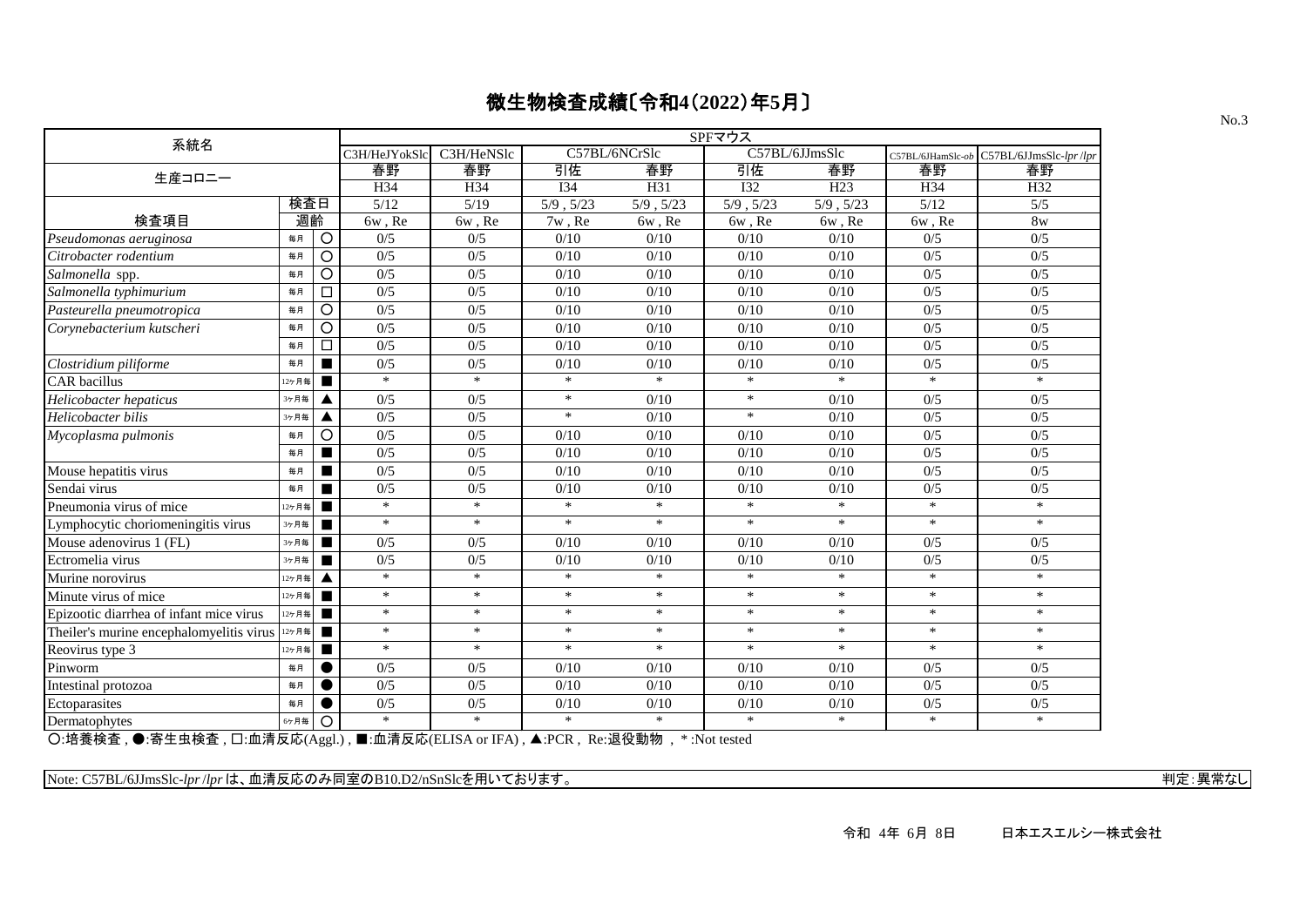| 系統名                                      |       |                |              |            |                                     | SPFマウス                            |           |                          |                  |
|------------------------------------------|-------|----------------|--------------|------------|-------------------------------------|-----------------------------------|-----------|--------------------------|------------------|
|                                          |       |                | DBA/1JJmsSlc | DBA/2CrSlc |                                     | HIGA/NscSlc MRL/MpJJmsSlc-lpr/lpr | NC/NgaSlc | SAMP1/SkuSlc SAMP8/TaSlc |                  |
| 生産コロニー                                   |       |                | 春野           | 春野         | 大原                                  | 春野                                | 春野        | 春野                       | 春野               |
|                                          |       |                | H31          | H34        | O <sub>3</sub>                      | H32                               | H32       | H32                      | H32              |
|                                          | 検査日   |                | 5/16         | 5/6        | 5/20                                | 5/11                              | 5/5       | 5/25                     | 5/18             |
| 検査項目                                     | 週齡    |                | $6w$ , $Re$  | 6w, Re     | Re                                  | 8w                                | 6w, Re    | $6w$ , $Re$              | $6w$ , $Re$      |
| Pseudomonas aeruginosa                   | 毎月    | $\circ$        | 0/5          | 0/5        | 0/5                                 | 0/5                               | 0/5       | 0/5                      | 0/5              |
| Citrobacter rodentium                    | 毎月    | $\overline{O}$ | 0/5          | 0/5        | 0/5                                 | 0/5                               | 0/5       | 0/5                      | 0/5              |
| Salmonella spp.                          | 毎月    | O              | 0/5          | 0/5        | 0/5                                 | 0/5                               | 0/5       | 0/5                      | 0/5              |
| Salmonella typhimurium                   | 毎月    | □              | 0/5          | 0/5        | 0/5                                 | 0/5                               | 0/5       | 0/5                      | 0/5              |
| Pasteurella pneumotropica                | 每月    | $\circ$        | 0/5          | 0/5        | 0/5                                 | 0/5                               | 0/5       | 0/5                      | 0/5              |
| Corynebacterium kutscheri                | 毎月    | $\circ$        | 0/5          | 0/5        | 0/5                                 | 0/5                               | 0/5       | 0/5                      | 0/5              |
|                                          | 毎月    | $\Box$         | 0/5          | 0/5        | 0/5                                 | 0/5                               | 0/5       | 0/5                      | 0/5              |
| Clostridium piliforme                    | 每月    |                | 0/5          | 0/5        | 0/5                                 | 0/5                               | 0/5       | 0/5                      | $\overline{0/5}$ |
| <b>CAR</b> bacillus                      | 12ヶ月毎 | $\blacksquare$ | $*$          | $\ast$     | $\ast$                              | $\ast$                            | $\ast$    | $\ast$                   | $*$              |
| Helicobacter hepaticus                   | 3ヶ月毎  |                | 0/5          | 0/5        | $\ast$                              | 0/5                               | 0/5       | 0/5                      | 0/5              |
| Helicobacter bilis                       | 3ヶ月毎  |                | 0/5          | 0/5        | $\ast$                              | 0/5                               | 0/5       | 0/5                      | 0/5              |
| Mycoplasma pulmonis                      | 毎月    | O              | 0/5          | 0/5        | 0/5                                 | 0/5                               | 0/5       | 0/5                      | 0/5              |
|                                          | 毎月    | ш              | 0/5          | 0/5        | 0/5                                 | 0/5                               | 0/5       | 0/5                      | 0/5              |
| Mouse hepatitis virus                    | 毎月    | ■              | 0/5          | 0/5        | 0/5                                 | 0/5                               | 0/5       | 0/5                      | 0/5              |
| Sendai virus                             | 毎月    | п              | 0/5          | 0/5        | 0/5                                 | 0/5                               | 0/5       | 0/5                      | 0/5              |
| Pneumonia virus of mice                  | 12ヶ月毎 | п              | $\ast$       | $\ast$     | $\ast$                              | $\ast$                            | $\ast$    | $\ast$                   | $\ast$           |
| Lymphocytic choriomeningitis virus       | 3ヶ月毎  | ■              | $\ast$       | $\ast$     | $\ast$                              | $\ast$                            | $\ast$    | $\ast$                   | $\ast$           |
| Mouse adenovirus 1 (FL)                  | 3ヶ月毎  | $\blacksquare$ | 0/5          | 0/5        | 0/5                                 | 0/5                               | 0/5       | 0/5                      | 0/5              |
| Ectromelia virus                         | 3ヶ月毎  |                | 0/5          | 0/5        | 0/5                                 | 0/5                               | 0/5       | 0/5                      | 0/5              |
| Murine norovirus                         | 12ヶ月毎 |                | $\ast$       | $\ast$     | $\ast$                              | $\ast$                            | $\ast$    | $\ast$                   | $\ast$           |
| Minute virus of mice                     | 12ヶ月毎 | п              | $\ast$       | $\ast$     | $\ast$                              | $\ast$                            | $\ast$    | $\ast$                   | $\ast$           |
| Epizootic diarrhea of infant mice virus  | 12ヶ月毎 | $\blacksquare$ | $\ast$       | $\ast$     | $\ast$                              | $\ast$                            | $\ast$    | $\ast$                   | $\ast$           |
| Theiler's murine encephalomyelitis virus | 12ヶ月毎 | ۳              | $\ast$       | $\ast$     | $\ast$                              | $*$                               | $\ast$    | $\ast$                   | $\ast$           |
| Reovirus type 3                          | 12ヶ月毎 |                | $\ast$       | $\ast$     | $\ast$                              | $\ast$                            | $\ast$    | $*$                      | $\ast$           |
| Pinworm                                  | 每月    |                | 0/5          | 0/5        | 0/5                                 | 0/5                               | 0/5       | 0/5                      | 0/5              |
| Intestinal protozoa                      | 每月    |                | 0/5          | 0/5        | 0/5                                 | 0/5                               | 0/5       | 0/5                      | 0/5              |
| Ectoparasites                            | 每月    |                | 0/5          | 0/5        | 0/5                                 | 0/5                               | 0/5       | 0/5                      | 0/5              |
| Dermatophytes                            | 6ヶ月毎  | $\circ$        | $\ast$       | $\ast$     | $\ast$                              | $\ast$                            | $\ast$    | $*$                      | $\ast$           |
|                                          |       |                |              |            | ■ 血洼巨皮/ELICA → IEA → A DCD D → 追処乱物 | $*$ $N_{1} + 1 - 1$               |           |                          |                  |

○:培養検査 , ●:寄生虫検査 , □:血清反応(Aggl.) , ■:血清反応(ELISA or IFA) , ▲:PCR , Re:退役動物 , \* :Not tested

Note: MRL/MpJJmsSlc-*lpr*/*lpr* は、血清反応のみ同室のB10.A/SgSnSlcを用いております。 インター・ファイン インター・コンプレート およびの 判定:異常なし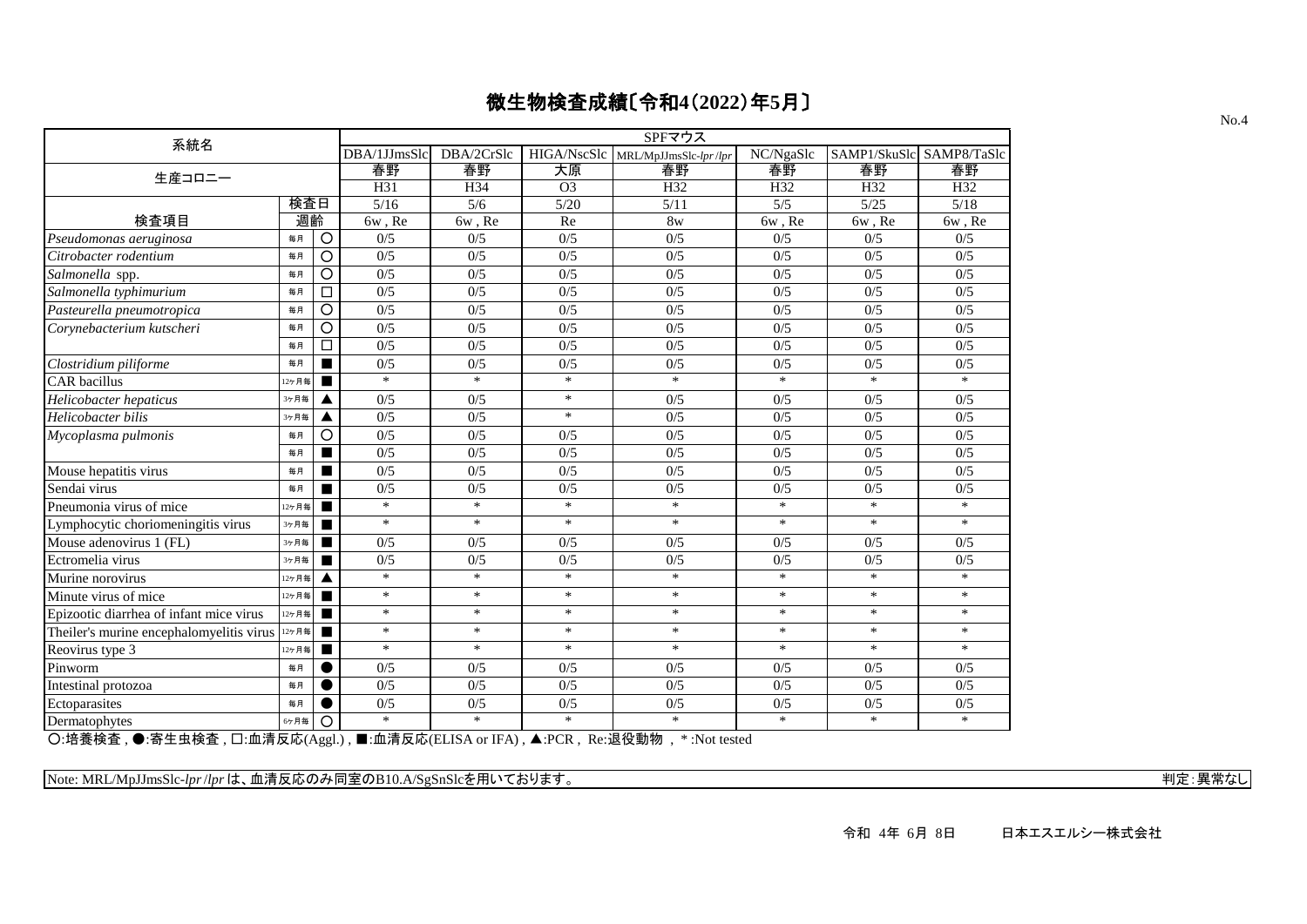| 系統名                                      |       |                |                 |                             |        |                      | SPFマウス          |                 |                 |                                 |                                    |
|------------------------------------------|-------|----------------|-----------------|-----------------------------|--------|----------------------|-----------------|-----------------|-----------------|---------------------------------|------------------------------------|
|                                          |       |                | SAMP10/TaIdrSlc | SAMR1/TaSlc 129X1/SvJJmsSlc |        | B6D2F1/Slc           | B6C3F1/Slc      | CB6F1/Slc       | CD2F1/Slc       | $\overline{\text{NZBWF}}$ 1/Slc | WBB6F1/Kit-Kit $W/K$ it $W^W$ /Slc |
| 生産コロニー                                   |       |                | 春野              | 春野                          | 春野     | 春野                   | 春野              | 春野              | 春野              | 春野                              | 春野                                 |
|                                          |       |                | H32             | H32                         | H32    | H <sub>24</sub>      | H <sub>24</sub> | H <sub>24</sub> | H <sub>24</sub> | H34                             | H32                                |
|                                          | 検査日   |                | 5/25            | 5/18                        | 5/11   | 5/9                  | 5/9             | 5/23            | 5/16            | 5/12                            | 5/25                               |
| 検査項目                                     | 週齡    |                | 6w, Re          | 6w, Re                      | 6w, Re | 6w                   | 6w              | 6w              | 6w              | 6w                              | 8w                                 |
| Pseudomonas aeruginosa                   | 毎月    | $\circ$        | 0/5             | 0/5                         | 0/5    | 0/5                  | 0/5             | 0/5             | 0/5             | 0/5                             | 0/5                                |
| Citrobacter rodentium                    | 毎月    | $\bigcirc$     | 0/5             | 0/5                         | 0/5    | 0/5                  | 0/5             | 0/5             | 0/5             | 0/5                             | 0/5                                |
| Salmonella spp.                          | 毎月    | O              | 0/5             | 0/5                         | 0/5    | 0/5                  | 0/5             | 0/5             | 0/5             | 0/5                             | 0/5                                |
| Salmonella typhimurium                   | 毎月    | $\Box$         | 0/5             | 0/5                         | 0/5    | 0/5                  | 0/5             | 0/5             | 0/5             | 0/5                             | 0/5                                |
| Pasteurella pneumotropica                | 毎月    | O              | 0/5             | 0/5                         | 0/5    | 0/5                  | 0/5             | 0/5             | 0/5             | 0/5                             | 0/5                                |
| Corynebacterium kutscheri                | 毎月    | $\circ$        | 0/5             | 0/5                         | 0/5    | 0/5                  | 0/5             | 0/5             | 0/5             | 0/5                             | 0/5                                |
|                                          | 毎月    | $\Box$         | 0/5             | 0/5                         | 0/5    | 0/5                  | 0/5             | 0/5             | 0/5             | 0/5                             | 0/5                                |
| Clostridium piliforme                    | 毎月    |                | 0/5             | 0/5                         | 0/5    | 0/5                  | 0/5             | 0/5             | 0/5             | 0/5                             | 0/5                                |
| <b>CAR</b> bacillus                      | 12ヶ月毎 |                | $\ast$          | $\ast$                      | $*$    | $*$                  | $\ast$          | $\ast$          | $\ast$          | $\ast$                          | $\ast$                             |
| Helicobacter hepaticus                   | 3ヶ月毎  |                | 0/5             | 0/5                         | 0/5    | 0/5                  | 0/5             | 0/5             | 0/5             | 0/5                             | 0/5                                |
| Helicobacter bilis                       | 3ヶ月毎  | Δ              | 0/5             | 0/5                         | 0/5    | 0/5                  | 0/5             | 0/5             | 0/5             | 0/5                             | 0/5                                |
| Mycoplasma pulmonis                      | 毎月    | $\circ$        | 0/5             | 0/5                         | 0/5    | 0/5                  | 0/5             | 0/5             | 0/5             | 0/5                             | 0/5                                |
|                                          | 毎月    |                | 0/5             | 0/5                         | 0/5    | 0/5                  | 0/5             | 0/5             | 0/5             | 0/5                             | 0/5                                |
| Mouse hepatitis virus                    | 毎月    |                | 0/5             | 0/5                         | 0/5    | 0/5                  | 0/5             | 0/5             | 0/5             | 0/5                             | 0/5                                |
| Sendai virus                             | 毎月    |                | 0/5             | 0/5                         | 0/5    | 0/5                  | 0/5             | 0/5             | 0/5             | 0/5                             | 0/5                                |
| Pneumonia virus of mice                  | 12ヶ月毎 |                | $\ast$          | $\ast$                      | $\ast$ | $\ast$               | $\ast$          | $\ast$          | $\ast$          | $\ast$                          | $*$                                |
| Lymphocytic choriomeningitis virus       | 3ヶ月毎  | $\blacksquare$ | $\ast$          | $\ast$                      | $\ast$ | $\ast$               | $\ast$          | $*$             | $\ast$          | $*$                             | $\ast$                             |
| Mouse adenovirus 1 (FL)                  | 3ヶ月毎  |                | 0/5             | 0/5                         | 0/5    | 0/5                  | 0/5             | 0/5             | 0/5             | 0/5                             | 0/5                                |
| Ectromelia virus                         | 3ヶ月毎  |                | 0/5             | 0/5                         | 0/5    | 0/5                  | 0/5             | 0/5             | 0/5             | 0/5                             | 0/5                                |
| Murine norovirus                         | 12ヶ月毎 |                | $\ast$          | $\ast$                      | $\ast$ | $\ast$               | $\ast$          | $\ast$          | $\ast$          | $\ast$                          | $*$                                |
| Minute virus of mice                     | 12ヶ月毎 | ■              | $\ast$          | $\ast$                      | $\ast$ | $\ast$               | $\ast$          | $\ast$          | $\ast$          | $\ast$                          | $\ast$                             |
| Epizootic diarrhea of infant mice virus  | 12ヶ月毎 |                | $\ast$          | $\ast$                      | $\ast$ | $\ast$               | $\ast$          | $\ast$          | $\ast$          | $\ast$                          | $*$                                |
| Theiler's murine encephalomyelitis virus | 12ヶ月毎 |                | $\ast$          | $\ast$                      | $\ast$ | $\ast$               | $\ast$          | $\ast$          | $\ast$          | $\ast$                          | $*$                                |
| Reovirus type 3                          | 12ヶ月毎 |                | $\ast$          | $\ast$                      | $\ast$ | $\ast$               | $\ast$          | $\ast$          | $\ast$          | $\ast$                          | $\ast$                             |
| Pinworm                                  | 毎月    |                | 0/5             | 0/5                         | 0/5    | 0/5                  | 0/5             | 0/5             | 0/5             | 0/5                             | 0/5                                |
| Intestinal protozoa                      | 毎月    |                | 0/5             | 0/5                         | 0/5    | 0/5                  | 0/5             | 0/5             | 0/5             | 0/5                             | 0/5                                |
| Ectoparasites                            | 毎月    |                | 0/5             | 0/5                         | 0/5    | 0/5                  | 0/5             | 0/5             | 0/5             | 0/5                             | 0/5                                |
| Dermatophytes                            | 6ヶ月毎  | O              | $\ast$          | $*$                         | $*$    | $\ast$<br>$m \neq m$ | $*$             | $*$             | $*$             | $*$                             | $*$                                |

○:培養検査 , ●:寄生虫検査 , □:血清反応(Aggl.) , ■:血清反応(ELISA or IFA) , ▲:PCR , Re:退役動物 , \* :Not tested

Note: 判定:異常なし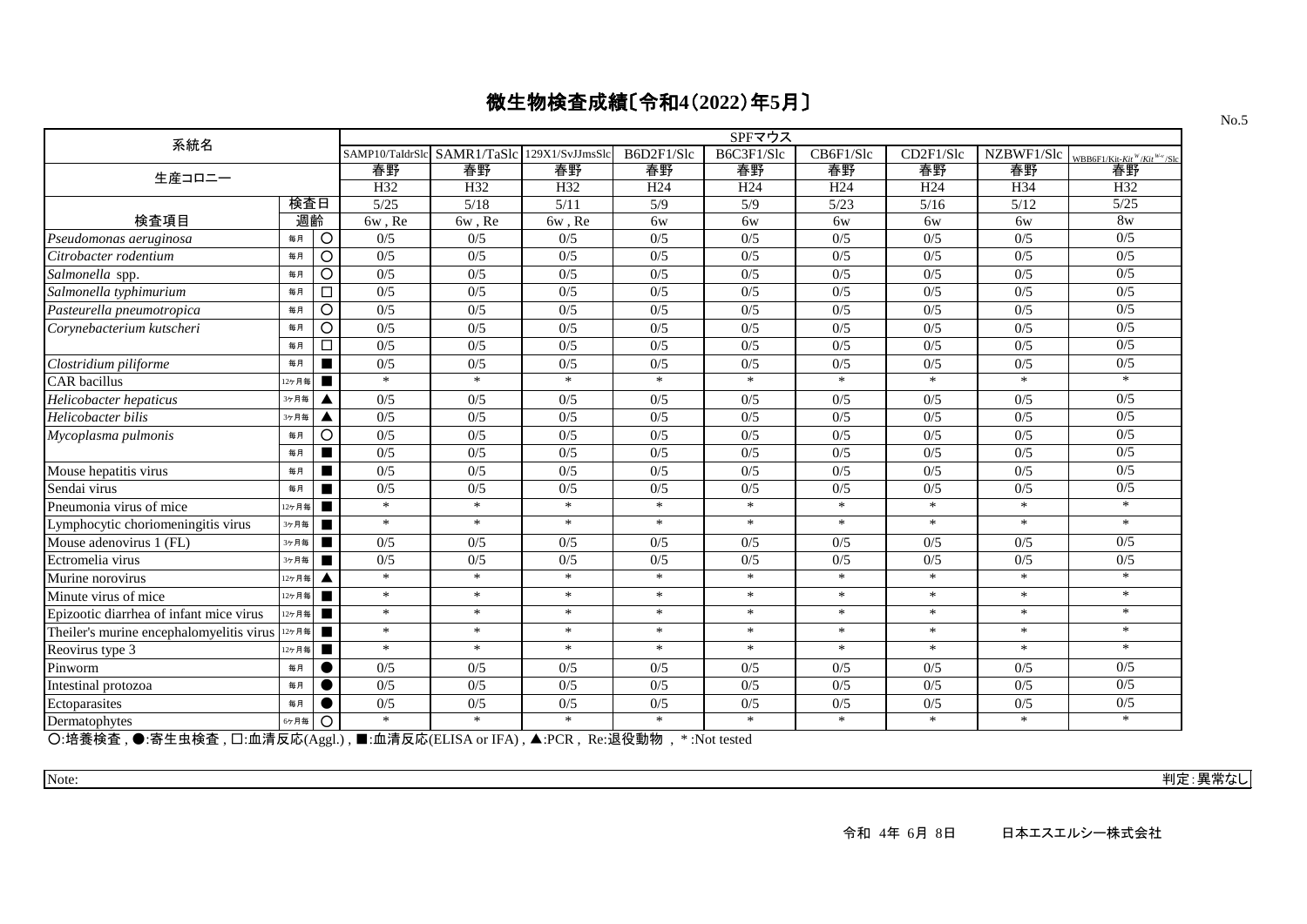| 系統名                                      |       |                    |                          |                                                   | SPFマウス          |              |                  |
|------------------------------------------|-------|--------------------|--------------------------|---------------------------------------------------|-----------------|--------------|------------------|
|                                          |       |                    |                          | C57BL/6-Tg(CAG-EGFP) C57BL/6JJmsSlc-Tg(gpt delta) |                 | BALB/cSlc-nu | KSN/Slc          |
| 生産コロニー                                   |       |                    | 大原                       | 大原                                                | 大原              | 春野           | 春野               |
|                                          |       |                    | O <sub>2</sub>           | O <sub>2</sub>                                    | $\overline{O5}$ | H35          | H35              |
|                                          | 検査日   |                    | 5/13                     | $\overline{5/5}$                                  | $5/5$ , $5/19$  | 5/17, 5/31   | 5/24             |
| 検査項目                                     | 週齡    |                    | Re                       | Re                                                | 7w, Re          | 6w, Re       | 12w, 18w         |
| Pseudomonas aeruginosa                   | 毎月    | $\circ$            | 0/5                      | 0/3                                               | 0/10            | 0/12         | 0/3              |
| Citrobacter rodentium                    | 毎月    | $\overline{\circ}$ | $0/\overline{5}$         | $\overline{0/3}$                                  | 0/10            | 0/12         | 0/3              |
| Salmonella spp.                          | 毎月    | $\overline{\circ}$ | 0/5                      | 0/3                                               | 0/10            | 0/12         | 0/3              |
| Salmonella typhimurium                   | 毎月    | $\Box$             | 0/5                      | 0/3                                               | 0/10            | 0/12         | 0/6              |
| Pasteurella pneumotropica                | 毎月    | $\overline{\circ}$ | 0/5                      | 0/3                                               | 0/10            | 0/12         | 0/3              |
| Staphylococcus aureus                    | 毎月    | $\overline{\circ}$ | $\overline{\phantom{0}}$ | $\overline{\phantom{0}}$                          | 0/10            | 0/12         | $\overline{0/3}$ |
| Corynebacterium kutscheri                | 毎月    | $\circ$            | 0/5                      | 0/3                                               | 0/10            | 0/12         | 0/3              |
|                                          | 毎月    | П                  | 0/5                      | 0/3                                               | 0/10            | 0/12         | 0/6              |
| Clostridium piliforme                    | 毎月    |                    | 0/5                      | 0/3                                               | 0/10            | 0/12         | 0/6              |
| <b>CAR</b> bacillus                      | 12ヶ月毎 |                    | $\ast$                   | $\ast$                                            | $\ast$          | $\ast$       | $\ast$           |
| Helicobacter hepaticus                   | 3ヶ月毎  |                    | $\ast$                   | $\ast$                                            | $\ast$          | $\ast$       | $\ast$           |
| Helicobacter bilis                       | 3ヶ月毎  |                    | $\ast$                   | $\ast$                                            | $\ast$          | $\ast$       | $\ast$           |
| Mycoplasma pulmonis                      | 毎月    | O                  | 0/5                      | 0/3                                               | 0/10            | 0/12         | 0/3              |
|                                          | 毎月    |                    | 0/5                      | 0/3                                               | 0/10            | 0/12         | 0/6              |
| Mouse hepatitis virus                    | 毎月    | $\blacksquare$     | 0/5                      | 0/3                                               | 0/10            | 0/12         | 0/6              |
| Sendai virus                             | 每月    |                    | 0/5                      | 0/3                                               | 0/10            | 0/12         | 0/6              |
| Pneumonia virus of mice                  | 12ヶ月毎 |                    | $\ast$                   | $\ast$                                            | $\ast$          | $\ast$       | $\ast$           |
| Lymphocytic choriomeningitis virus       | 3ヶ月毎  |                    | $\ast$                   | $\ast$                                            | $\ast$          | $\ast$       | $\ast$           |
| Mouse adenovirus 1 (FL)                  | 3ヶ月毎  |                    | 0/5                      | 0/3                                               | 0/10            | 0/12         | 0/6              |
| Ectromelia virus                         | 3ヶ月毎  |                    | 0/5                      | 0/3                                               | 0/10            | 0/12         | 0/6              |
| Murine norovirus                         | 12ヶ月毎 |                    | $\ast$                   | $\ast$                                            | $\ast$          | $\ast$       | $\ast$           |
| Minute virus of mice                     | 12ヶ月毎 |                    | $\ast$                   | $\ast$                                            | $\ast$          | $\ast$       | $\ast$           |
| Epizootic diarrhea of infant mice virus  | 12ヶ月毎 |                    | $\ast$                   | $\ast$                                            | $\ast$          | $\ast$       | $\ast$           |
| Theiler's murine encephalomyelitis virus | 12ヶ月毎 |                    | $\ast$                   | $\ast$                                            | $\ast$          | $\ast$       | $\ast$           |
| Reovirus type 3                          | 12ヶ月毎 |                    | $\ast$                   | $\ast$                                            | $\ast$          | $\ast$       | $\ast$           |
| Pinworm                                  | 毎月    |                    | 0/5                      | 0/3                                               | 0/10            | 0/12         | 0/3              |
| Intestinal protozoa                      | 毎月    |                    | 0/5                      | 0/3                                               | 0/10            | 0/12         | 0/3              |
| Ectoparasites                            | 毎月    |                    | 0/5                      | 0/3                                               | 0/10            | 0/12         | 0/3              |
| Pneumocystis murina                      | 6ヶ月毎  |                    | —                        |                                                   | $\ast$          | $\ast$       | $\ast$           |
| Dermatophytes<br>○ ☆羊 ☆★ ▲ 字牛+☆★         | 6ヶ月毎  | $\circ$            | $\ast$                   | $\ast$                                            | $\ast$          | $\ast$       | $\ast$           |

○:培養検査 , ●:寄生虫検査 , □:血清反応(Aggl.) , ■:血清反応(ELISA or IFA) , ▲:PCR , \* :Not tested , -:対象外

Note: KSN/Slcは、血清反応のみ囮のBALB/cSlc-*nu/+* または-+/+ を用いております。 インタング インタング インタング インタング インタング ディスク 判定:異常なし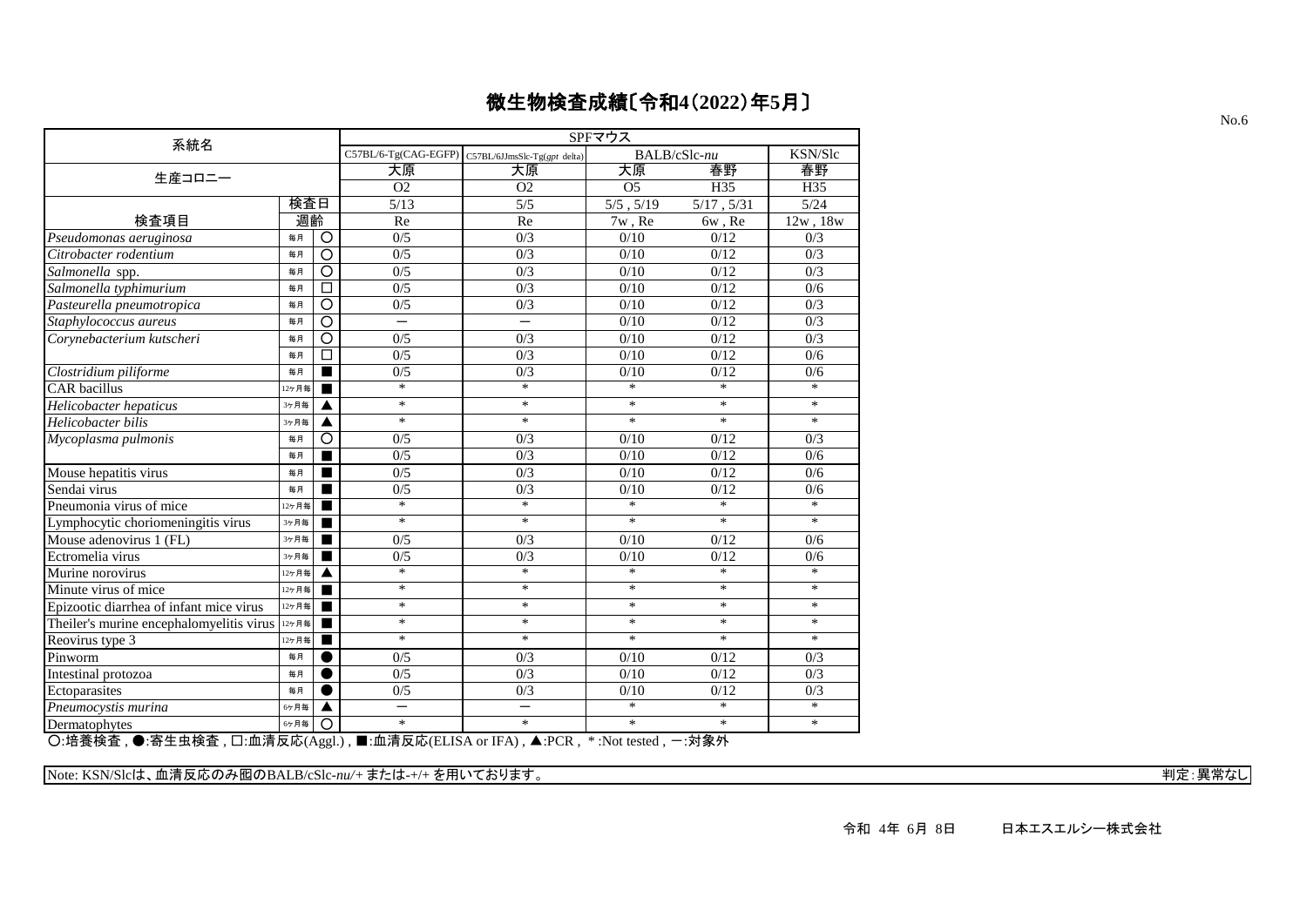| 系統名                                             |       |         |                 |                |                | SPFラット     |                |                  |               |
|-------------------------------------------------|-------|---------|-----------------|----------------|----------------|------------|----------------|------------------|---------------|
|                                                 |       |         |                 | Slc:SD         |                | Slc:Wistar | Slc:Wistar/ST  | Slc:WsRC-Ws      | Slc:Zucker-fa |
| 生産コロニー                                          |       |         | 引佐              | 春野             | 引佐             | 春野         | 大原             | 大原               | 大原            |
|                                                 |       |         | I <sub>51</sub> | H21            | I52            | H21        | O <sub>6</sub> | O <sub>6</sub>   | O38           |
|                                                 | 検査日   |         | $5/2$ , $5/18$  | $5/6$ , $5/20$ | $5/5$ , $5/20$ | 5/13, 5/27 | 5/12, 5/26     | $\overline{5/6}$ |               |
| 検査項目                                            | 週齡    |         | 6w, Re          | 6w, Re         | 6w, Re         | 6w, Re     | 6w, Re         | Re               |               |
| Pseudomonas aeruginosa                          | 每月    | $\circ$ | 0/40            | 0/20           | 0/40           | 0/20       | 0/40           | 0/5              | $\ast$        |
| Salmonella spp.                                 | 每月    | O       | 0/40            | 0/20           | 0/40           | 0/20       | 0/40           | 0/5              | $\ast$        |
| Salmonella typhimurium                          | 每月    | □       | 0/20            | 0/20           | 0/20           | 0/20       | 0/20           | 0/5              | $\ast$        |
| Pasteurella pneumotropica                       | 毎月    | O       | 0/40            | 0/20           | 0/40           | 0/20       | 0/40           | 0/5              | $\ast$        |
| Bordetella bronchiseptica                       | 毎月    | O       | 0/40            | 0/20           | 0/40           | 0/20       | 0/40           | 0/5              | $\ast$        |
| Streptococcus pneumoniae                        | 毎月    | O       | 0/40            | 0/20           | 0/40           | 0/20       | 0/40           | 0/5              | $\ast$        |
| Corynebacterium kutscheri                       | 每月    | O       | 0/40            | 0/20           | 0/40           | 0/20       | 0/40           | 0/5              | $\ast$        |
|                                                 | 毎月    | □       | 0/20            | 0/20           | 0/20           | 0/20       | 0/20           | 0/5              | $\ast$        |
| Clostridium piliforme                           | 毎月    |         | 0/20            | 0/20           | 0/20           | 0/20       | 0/20           | 0/5              | $\ast$        |
| <b>CAR</b> bacillus                             | 12ヶ月毎 |         | $\ast$          | $\ast$         | $\ast$         | $\ast$     | $\ast$         | $\ast$           | $\ast$        |
| Helicobacter hepaticus                          | 6ヶ月毎  |         | $\ast$          | $\ast$         | $\ast$         | $\ast$     | $\ast$         | $\ast$           | $\ast$        |
| Helicobacter bilis                              | 6ヶ月毎  |         | $\ast$          | $\ast$         | $\ast$         | $\ast$     | $\ast$         | $*$              | $\ast$        |
| Mycoplasma pulmonis                             | 每月    | O       | 0/40            | 0/20           | 0/40           | 0/20       | 0/40           | 0/5              | $\ast$        |
|                                                 | 毎月    | ■       | 0/20            | 0/20           | 0/20           | 0/20       | 0/20           | 0/5              | $\ast$        |
| Sialodacryoadenitis virus                       | 毎月    | п       | 0/20            | 0/20           | 0/20           | 0/20       | 0/20           | 0/5              | $\ast$        |
| Sendai virus                                    | 毎月    |         | 0/20            | 0/20           | 0/20           | 0/20       | 0/20           | 0/5              | $\ast$        |
| Hantavirus                                      | 3ヶ月毎  |         | $\ast$          | $\ast$         | $\ast$         | $*$        | $\ast$         | $\ast$           | $\ast$        |
| Pneumonia virus of mice                         | 12ヶ月毎 | п       | $*$             | $\ast$         | $\ast$         | $*$        | $\ast$         | $*$              | $*$           |
| Mouse adenovirus 1 (FL)                         | 3ヶ月毎  |         | $*$             | $\ast$         | $\ast$         | $\ast$     | $\ast$         | $\ast$           | $\ast$        |
| Theiler's murine encephalomyelitis virus  127 A |       | п       | $\ast$          | $\ast$         | $\ast$         | $\ast$     | $\ast$         | $\ast$           | $\ast$        |
| Reovirus type 3                                 | 12ヶ月毎 | п       | $\ast$          | $\ast$         | $\ast$         | $\ast$     | $\ast$         | $*$              | $\ast$        |
| Toolan's H-1 virus                              | 12ヶ月毎 |         | $\ast$          | $\ast$         | $\ast$         | $\ast$     | $\ast$         | $*$              | $\ast$        |
| Kilham rat virus                                | 12ヶ月毎 |         | $*$             | $\ast$         | $*$            | $\ast$     | $\ast$         | $*$              | $\ast$        |
| Pinworm                                         | 每月    |         | 0/40            | 0/20           | 0/40           | 0/20       | 0/40           | 0/5              | $\ast$        |
| Intestinal protozoa                             | 每月    |         | 0/40            | 0/20           | 0/40           | 0/20       | 0/40           | 0/5              | $*$           |
| Ectoparasites                                   | 每月    |         | 0/40            | 0/20           | 0/40           | 0/20       | 0/40           | 0/5              | $\ast$        |
| Dermatophytes                                   | 6ヶ月毎  | O       | $*$             | $\ast$         | $*$            | $\ast$     | $\ast$         | $*$              | $\ast$        |

○:培養検査 , ●:寄生虫検査 , □:血清反応(Aggl.) , ■:血清反応(ELISA or IFA) , ▲:PCR , Re:退役動物 , \* :Not tested

Note: 判定:異常なし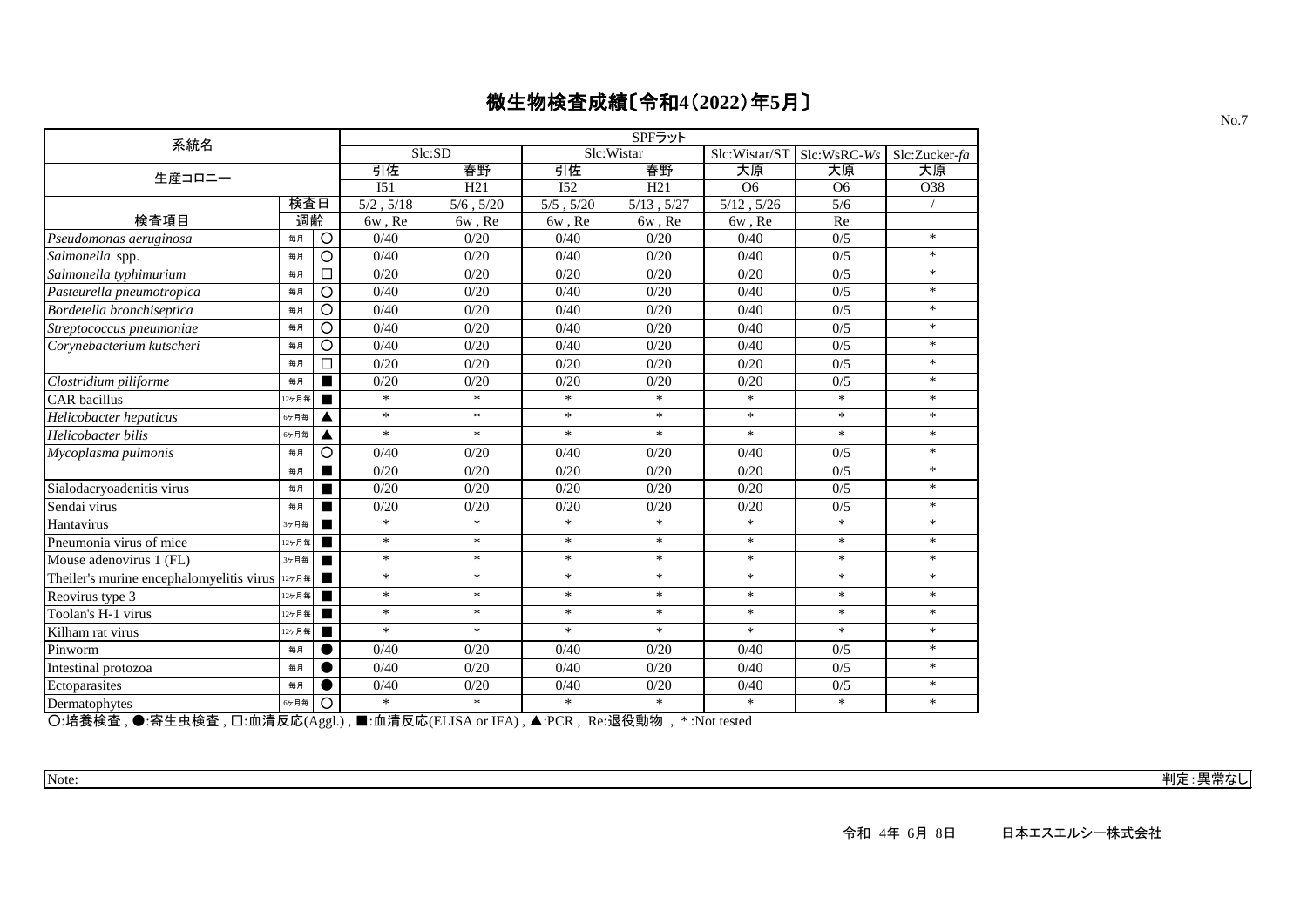| 系統名                                      |       |                |            |                  |                  | SPFラット |            |            |           |        |
|------------------------------------------|-------|----------------|------------|------------------|------------------|--------|------------|------------|-----------|--------|
|                                          |       |                | Hos:Donryu | <b>ACI/NSlc</b>  | <b>BN/SsNSlc</b> | DA/Slc | DIS/EisSlc | DIR/EisSlc | F344/NSlc | GK/Slc |
| 生産コロニー                                   |       |                | 大原         | 引佐               | 大原               | 大原     | 引佐         | 引佐         | 引佐        | 引佐     |
|                                          |       |                | O38        | <b>I36</b>       | O38              | O38    | I26        | I26        | I36       | I56    |
|                                          | 検査日   |                | 5/13       | 5/6              | 5/13             | 5/23   | 5/12       | 5/12       | 5/23      | 5/16   |
| 検査項目                                     | 週齡    |                | 7w         | Re               | Re               | Re     | Re         | Re         | $5w$ , Re | Re     |
| Pseudomonas aeruginosa                   | 毎月    | $\circ$        | 0/5        | 0/3              | 0/5              | 0/5    | 0/3        | 0/3        | 0/5       | 0/3    |
| Salmonella spp.                          | 每月    | $\circ$        | 0/5        | 0/3              | 0/5              | 0/5    | 0/3        | 0/3        | 0/5       | 0/3    |
| Salmonella typhimurium                   | 毎月    | □              | 0/5        | 0/3              | 0/5              | 0/5    | 0/3        | 0/3        | 0/5       | 0/3    |
| Pasteurella pneumotropica                | 毎月    | $\circ$        | 0/5        | $\overline{0/3}$ | 0/5              | 0/5    | 0/3        | 0/3        | 0/5       | 0/3    |
| Bordetella bronchiseptica                | 毎月    | O              | 0/5        | 0/3              | 0/5              | 0/5    | 0/3        | 0/3        | 0/5       | 0/3    |
| Streptococcus pneumoniae                 | 毎月    | $\circ$        | 0/5        | 0/3              | 0/5              | 0/5    | 0/3        | 0/3        | 0/5       | 0/3    |
| Corynebacterium kutscheri                | 毎月    | $\circ$        | 0/5        | 0/3              | 0/5              | 0/5    | 0/3        | 0/3        | 0/5       | 0/3    |
|                                          | 每月    | □              | 0/5        | 0/3              | 0/5              | 0/5    | 0/3        | 0/3        | 0/5       | 0/3    |
| Clostridium piliforme                    | 毎月    |                | 0/5        | 0/3              | 0/5              | 0/5    | 0/3        | 0/3        | 0/5       | 0/3    |
| <b>CAR</b> bacillus                      | 2ヶ月毎  |                | $\ast$     | $\ast$           | $\ast$           | $\ast$ | $\ast$     | $\ast$     | $\ast$    | $\ast$ |
| Helicobacter hepaticus                   | 6ヶ月毎  | ▲              | $\ast$     | $\ast$           | $\ast$           | $\ast$ | $\ast$     | $\ast$     | $\ast$    | $\ast$ |
| Helicobacter bilis                       | 6ヶ月毎  | ◢              | $\ast$     | $\ast$           | $\ast$           | $*$    | $\ast$     | $\ast$     | $\ast$    | $*$    |
| Mycoplasma pulmonis                      | 毎月    | $\circ$        | 0/5        | 0/3              | 0/5              | 0/5    | 0/3        | 0/3        | 0/5       | 0/3    |
|                                          | 每月    | п              | 0/5        | 0/3              | 0/5              | 0/5    | 0/3        | 0/3        | 0/5       | 0/3    |
| Sialodacryoadenitis virus                | 毎月    |                | 0/5        | 0/3              | 0/5              | 0/5    | 0/3        | 0/3        | 0/5       | 0/3    |
| Sendai virus                             | 毎月    |                | 0/5        | 0/3              | 0/5              | 0/5    | 0/3        | 0/3        | 0/5       | 0/3    |
| Hantavirus                               | 3ヶ月毎  | п              | $\ast$     | $\ast$           | $\ast$           | $*$    | $\ast$     | $\ast$     | $\ast$    | $\ast$ |
| Pneumonia virus of mice                  | 12ヶ月毎 | п              | $\ast$     | $\ast$           | $\ast$           | $\ast$ | $\ast$     | $\ast$     | $\ast$    | $\ast$ |
| Mouse adenovirus 1 (FL)                  | 3ヶ月毎  |                | $\ast$     | $\ast$           | $\ast$           | $\ast$ | $\ast$     | $\ast$     | $\ast$    | $\ast$ |
| Theiler's murine encephalomyelitis virus | 12ヶ月毎 | $\blacksquare$ | $\ast$     | $\ast$           | $\ast$           | $\ast$ | $\ast$     | $\ast$     | $\ast$    | $\ast$ |
| Reovirus type 3                          | 12ヶ月毎 | п              | $\ast$     | $\ast$           | $\ast$           | $*$    | $\ast$     | $\ast$     | $\ast$    | $\ast$ |
| Toolan's H-1 virus                       | 12ヶ月毎 | п              | $\ast$     | $\ast$           | $\ast$           | $*$    | $\ast$     | $\ast$     | $\ast$    | $\ast$ |
| Kilham rat virus                         | 12ヶ月毎 |                | $\ast$     | $\ast$           | $\ast$           | $\ast$ | $\ast$     | $\ast$     | $\ast$    | $\ast$ |
| Pinworm                                  | 毎月    |                | 0/5        | 0/3              | 0/5              | 0/5    | 0/3        | 0/3        | 0/5       | 0/3    |
| Intestinal protozoa                      | 毎月    |                | 0/5        | 0/3              | 0/5              | 0/5    | 0/3        | 0/3        | 0/5       | 0/3    |
| Ectoparasites                            | 毎月    |                | 0/5        | 0/3              | 0/5              | 0/5    | 0/3        | 0/3        | 0/5       | 0/3    |
| Dermatophytes                            | 6ヶ月毎  | $\circ$        | $\ast$     | $\ast$           | $\ast$           | $\ast$ | $\ast$     | $\ast$     | $\ast$    | $\ast$ |

○:培養検査 , ●:寄生虫検査 , □:血清反応(Aggl.) , ■:血清反応(ELISA or IFA) , ▲:PCR , Re:退役動物 , \* :Not tested

Note: 判定:異常なし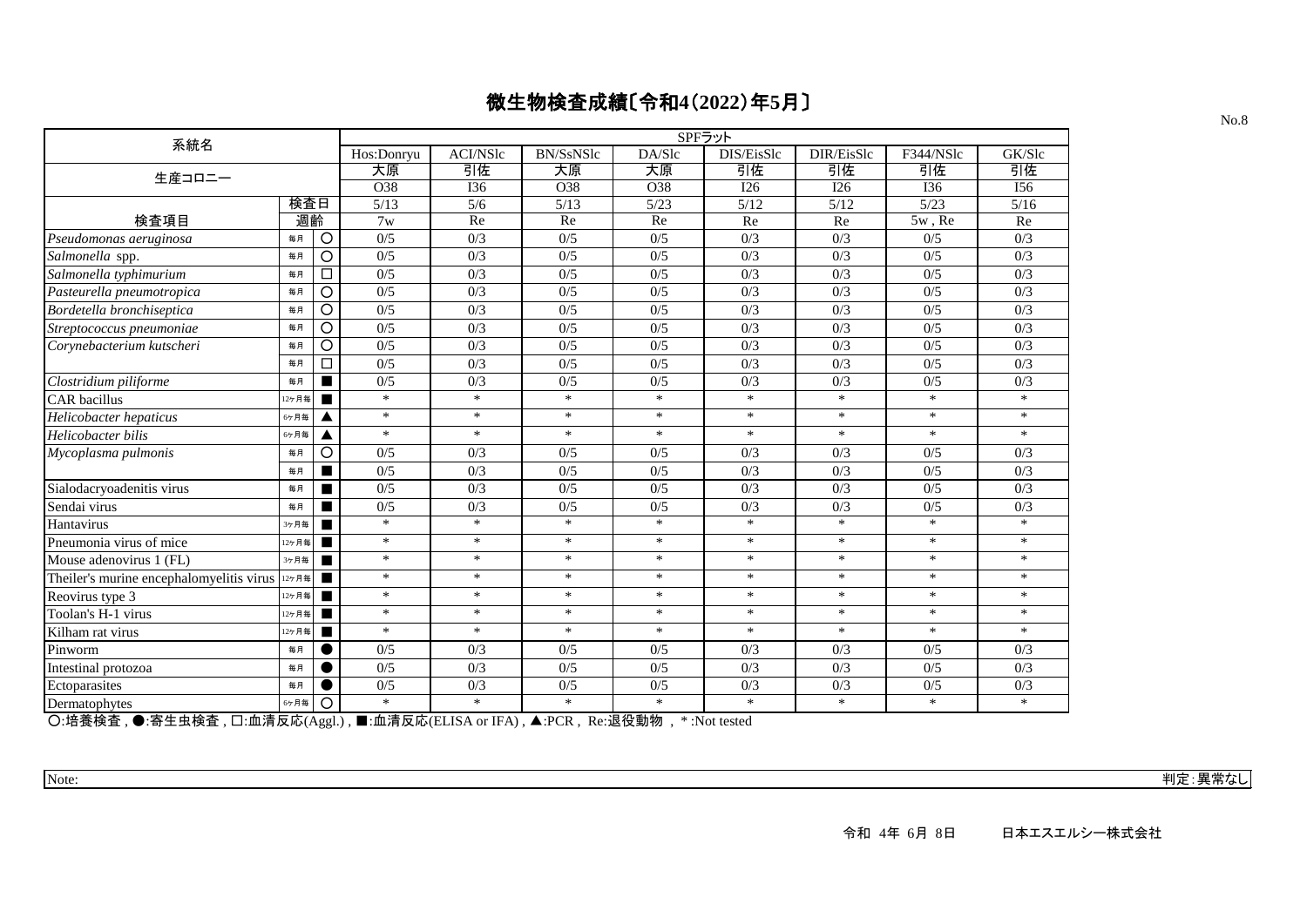| 系統名                                      |       |                |                  |                 |         | SPFラット           |                  |                  |                  |                  |
|------------------------------------------|-------|----------------|------------------|-----------------|---------|------------------|------------------|------------------|------------------|------------------|
|                                          |       |                | HWY/Slc          | LEW/SsNSlc      | SHR/Izm | SHR/NDmcr-cp     | SHRSP/Izm        | SHRSP5/Dmcr      | WKY/Izm          | WKAH/HkmSlc      |
| 生産コロニー                                   |       |                | 引佐               | 引佐              | 引佐      | 引佐               | 引佐               | 引佐               | 引佐               | 引佐               |
|                                          |       |                | I56              | <b>I36</b>      | I26     | I26              | I26              | I26              | I26              | I56              |
|                                          | 検査日   |                | 5/16             | $5/13$ , $5/30$ | 5/5     | 5/5              | 5/25             | 5/19             | 5/12             | 5/10             |
| 検査項目                                     | 週齡    |                | Re               | Re              | 6w, Re  | Re               | 6w, Re           | 7w, Re           | 6w, Re           | Re               |
| Pseudomonas aeruginosa                   | 毎月    | $\circ$        | 0/3              | 0/10            | 0/3     | 0/3              | 0/3              | 0/3              | 0/3              | 0/3              |
| Salmonella spp.                          | 毎月    | $\circ$        | 0/3              | 0/10            | 0/3     | 0/3              | 0/3              | 0/3              | 0/3              | 0/3              |
| Salmonella typhimurium                   | 毎月    | □              | 0/3              | 0/10            | 0/3     | 0/3              | 0/3              | 0/3              | 0/3              | 0/3              |
| Pasteurella pneumotropica                | 毎月    | O              | $\overline{0/3}$ | 0/10            | 0/3     | $\overline{0/3}$ | $\overline{0/3}$ | $\overline{0/3}$ | $\overline{0/3}$ | $\overline{0/3}$ |
| Bordetella bronchiseptica                | 毎月    | $\circ$        | 0/3              | 0/10            | 0/3     | 0/3              | 0/3              | 0/3              | 0/3              | 0/3              |
| Streptococcus pneumoniae                 | 毎月    | $\circ$        | 0/3              | 0/10            | 0/3     | 0/3              | 0/3              | 0/3              | 0/3              | 0/3              |
| Corynebacterium kutscheri                | 毎月    | $\circ$        | 0/3              | 0/10            | 0/3     | 0/3              | 0/3              | 0/3              | 0/3              | 0/3              |
|                                          | 毎月    | $\Box$         | 0/3              | 0/10            | 0/3     | 0/3              | 0/3              | 0/3              | 0/3              | 0/3              |
| Clostridium piliforme                    | 毎月    | $\blacksquare$ | 0/3              | 0/10            | 0/3     | 0/3              | 0/3              | 0/3              | 0/3              | 0/3              |
| CAR bacillus                             | 12ヶ月毎 | п              | $\ast$           | $\ast$          | $\ast$  | $\ast$           | $\ast$           | $\ast$           | $\ast$           | $\ast$           |
| Helicobacter hepaticus                   | 6ヶ月毎  | ▲              | $\ast$           | $\ast$          | $\ast$  | $\ast$           | $\ast$           | $\ast$           | $\ast$           | $\ast$           |
| Helicobacter bilis                       | 6ヶ月毎  | ▲              | $*$              | $\ast$          | $\ast$  | $\ast$           | $\ast$           | $\ast$           | $\ast$           | $\ast$           |
| Mycoplasma pulmonis                      | 毎月    | $\circ$        | 0/3              | 0/10            | 0/3     | 0/3              | 0/3              | 0/3              | 0/3              | 0/3              |
|                                          | 每月    | $\blacksquare$ | 0/3              | 0/10            | 0/3     | 0/3              | 0/3              | 0/3              | 0/3              | 0/3              |
| Sialodacryoadenitis virus                | 毎月    | $\blacksquare$ | 0/3              | 0/10            | 0/3     | 0/3              | 0/3              | 0/3              | 0/3              | 0/3              |
| Sendai virus                             | 毎月    | п              | 0/3              | 0/10            | 0/3     | 0/3              | 0/3              | 0/3              | 0/3              | 0/3              |
| Hantavirus                               | 3ヶ月毎  | п              | $*$              | $\ast$          | $\ast$  | $\ast$           | $\ast$           | $\ast$           | $\ast$           | $*$              |
| Pneumonia virus of mice                  | 12ヶ月毎 | $\blacksquare$ | $\ast$           | $\ast$          | $\ast$  | $\ast$           | $\ast$           | $\ast$           | $\ast$           | $\ast$           |
| Mouse adenovirus 1 (FL)                  | 3ヶ月毎  | п              | $\ast$           | $\ast$          | $\ast$  | $\ast$           | $\ast$           | $\ast$           | $\ast$           | $\ast$           |
| Theiler's murine encephalomyelitis virus | 12ヶ月毎 | п              | $\ast$           | $\ast$          | $\ast$  | $\ast$           | $\ast$           | $\ast$           | $\ast$           | $\ast$           |
| Reovirus type 3                          | 12ヶ月毎 | п              | $\ast$           | $\ast$          | $\ast$  | $\ast$           | $\ast$           | $\ast$           | $\ast$           | $\ast$           |
| Toolan's H-1 virus                       | 12ヶ月毎 | п              | $\ast$           | $\ast$          | $\ast$  | $\ast$           | $\ast$           | $\ast$           | $*$              | $\ast$           |
| Kilham rat virus                         | 12ヶ月毎 |                | $\ast$           | $\ast$          | $\ast$  | $\ast$           | $\ast$           | $\ast$           | $\ast$           | $\ast$           |
| Pinworm                                  | 毎月    |                | 0/3              | 0/10            | 0/3     | 0/3              | 0/3              | 0/3              | 0/3              | 0/3              |
| Intestinal protozoa                      | 毎月    |                | 0/3              | 0/10            | 0/3     | 0/3              | 0/3              | 0/3              | 0/3              | 0/3              |
| Ectoparasites                            | 毎月    | $\epsilon$     | 0/3              | 0/10            | 0/3     | 0/3              | 0/3              | 0/3              | 0/3              | 0/3              |
| Dermatophytes                            | 6ヶ月毎  | $\circ$        | $\ast$           | $\ast$          | $\ast$  | $\ast$           | $\ast$           | $\ast$           | $\ast$           | $\ast$           |

○:培養検査 , ●:寄生虫検査 , □:血清反応(Aggl.) , ■:血清反応(ELISA or IFA) , ▲:PCR , Re:退役動物 , \* :Not tested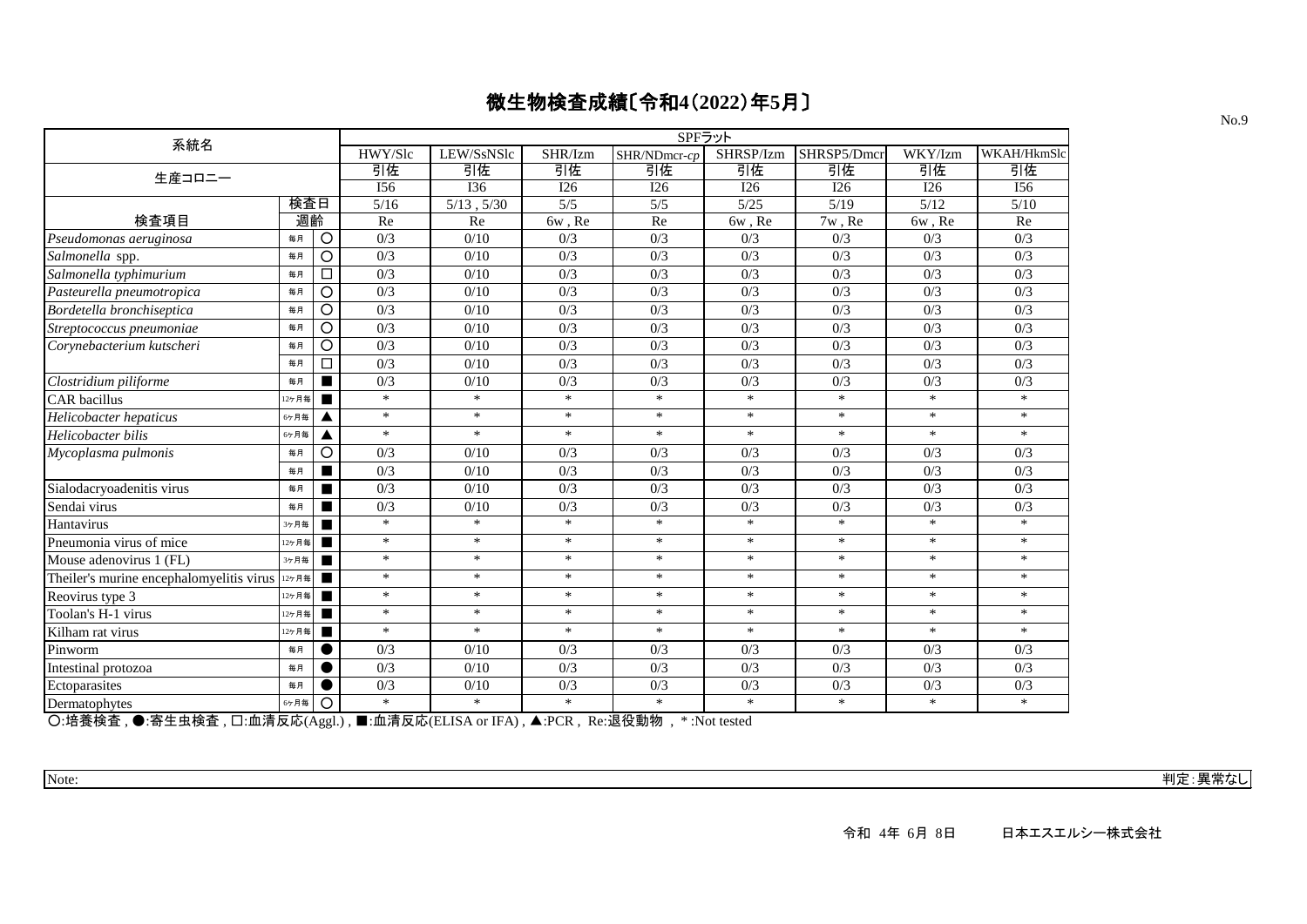| 系統名                                      |       |   |                          | SPFラット          |
|------------------------------------------|-------|---|--------------------------|-----------------|
|                                          |       |   | F344/NSlc-Tg (gpt delta) | SD-Tg(CAG-EGFP) |
| 生産コロニー                                   |       |   | 大原                       | 大原              |
|                                          |       |   | O <sub>2</sub>           | O <sub>2</sub>  |
|                                          | 検査日   |   | 5/9                      | 5/17            |
| 検査項目                                     | 週齡    |   | $10w$ , Re               | $10w$ , Re      |
| Pseudomonas aeruginosa                   | 毎月    | Ο | 0/3                      | 0/5             |
| Salmonella spp.                          | 毎月    | O | 0/3                      | 0/5             |
| Salmonella typhimurium                   | 毎月    | п | 0/3                      | 0/5             |
| Pasteurella pneumotropica                | 毎月    | O | 0/3                      | 0/5             |
| Bordetella bronchiseptica                | 毎月    | Ó | 0/3                      | 0/5             |
| Streptococcus pneumoniae                 | 毎月    | O | 0/3                      | 0/5             |
| Corynebacterium kutscheri                | 毎月    | O | 0/3                      | 0/5             |
|                                          | 毎月    |   | 0/3                      | 0/5             |
| Clostridium piliforme                    | 毎月    |   | 0/3                      | 0/5             |
| <b>CAR</b> bacillus                      | 12ヶ月毎 |   | $\ast$                   | $\ast$          |
| Helicobacter hepaticus                   | 6ヶ月毎  | ▲ | $\ast$                   | $\ast$          |
| Helicobacter bilis                       | 6ヶ月毎  |   | *                        | $\ast$          |
| Mycoplasma pulmonis                      | 毎月    | O | 0/3                      | 0/5             |
|                                          | 毎月    |   | 0/3                      | 0/5             |
| Sialodacryoadenitis virus                | 毎月    |   | 0/3                      | 0/5             |
| Sendai virus                             | 毎月    |   | 0/3                      | 0/5             |
| Hantavirus                               | 3ヶ月毎  |   | $\ast$                   | $\ast$          |
| Pneumonia virus of mice                  | 12ヶ月毎 |   | *                        | $\ast$          |
| Mouse adenovirus 1 (FL)                  | 3ヶ月毎  |   | $\ast$                   | $\ast$          |
| Theiler's murine encephalomyelitis virus | 12ヶ月毎 |   | *                        | *               |
| Reovirus type 3                          | 12ヶ月毎 |   | $\ast$                   | $\ast$          |
| Toolan's H-1 virus                       | 12ヶ月毎 |   | $\ast$                   | $\ast$          |
| Kilham rat virus                         | 12ヶ月毎 |   | *                        | *               |
| Pinworm                                  | 毎月    |   | 0/3                      | 0/5             |
| Intestinal protozoa                      | 毎月    |   | 0/3                      | 0/5             |
| Ectoparasites                            | 毎月    |   | 0/3                      | 0/5             |
| Dermatophytes                            | 6ヶ月毎  | ∩ | $\ast$                   | $\ast$          |

○:培養検査 , ●:寄生虫検査 , □:血清反応(Aggl.) , ■:血清反応(ELISA or IFA) , ▲:PCR , Re:退役動物 , \* :Not tested

Note: 判定:異常なし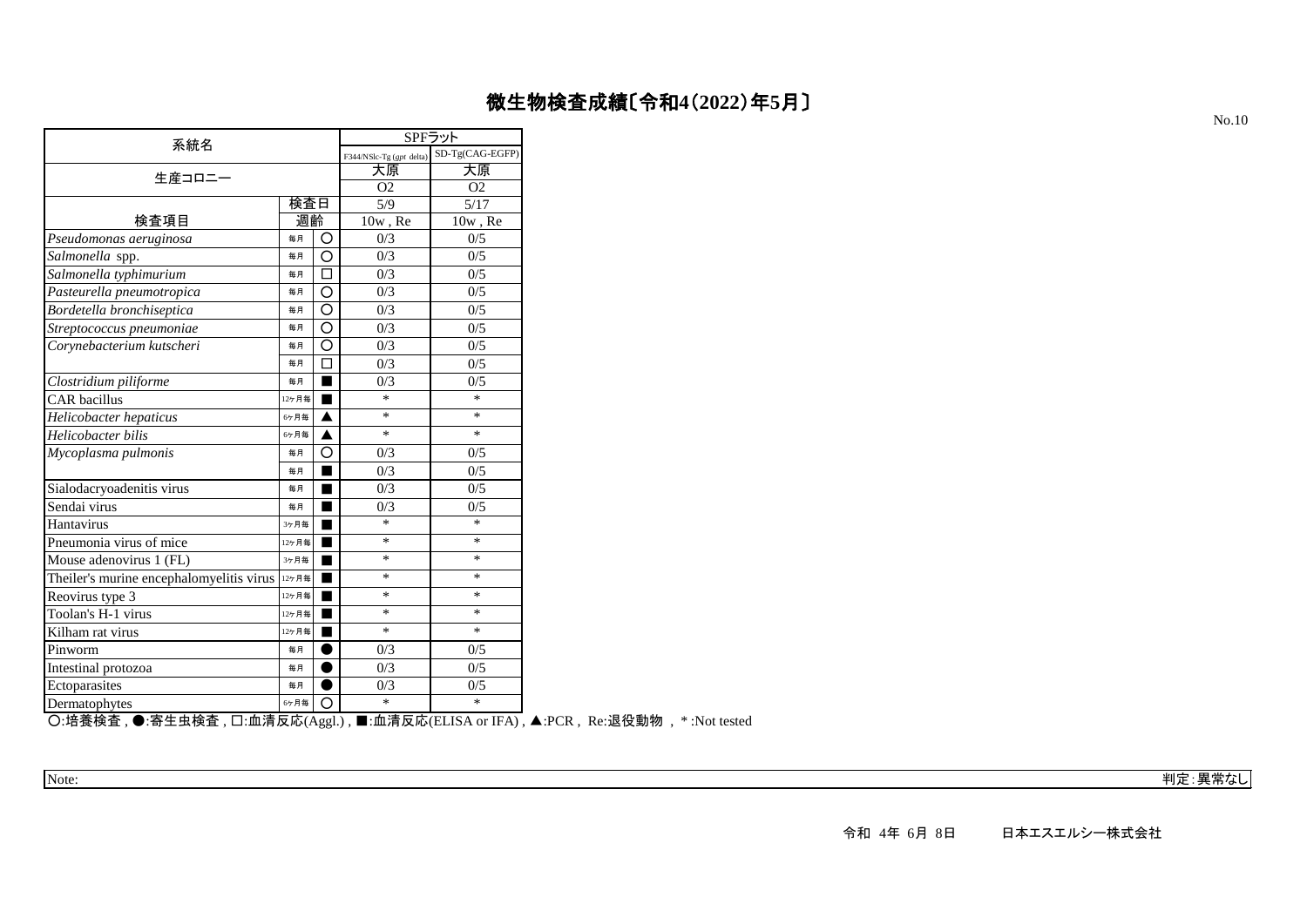|                                    |       |   |                | SPFハムスター       |
|------------------------------------|-------|---|----------------|----------------|
| 系統名                                |       |   | Slc:Syrian     | $J2N-k$        |
| 生産コロニー                             |       |   | 大原             | 大原             |
|                                    |       |   | O7             | O <sub>7</sub> |
|                                    | 検査日   |   | $5/9$ , $5/23$ | 5/16           |
| 検査項目                               | 週齡    |   | 6w, Re         | Re             |
| Pseudomonas aeruginosa             | 毎月    | O | 0/10           | 0/3            |
| Salmonella spp.                    | 毎月    | О | 0/10           | 0/3            |
| Salmonella typhimurium             | 毎月    | □ | 0/10           | 0/3            |
| Pasteurella pneumotropica          | 毎月    | O | 0/10           | 0/3            |
| Bordetella bronchiseptica          | 毎月    | O | 0/10           | 0/3            |
| Streptococcus pneumoniae           | 毎月    | O | 0/10           | 0/3            |
| Corynebacterium kutscheri          | 毎月    | Ο | 0/10           | 0/3            |
|                                    | 毎月    |   | 0/10           | 0/3            |
| Yersinia pseudotuberculosis        | 3ヶ月毎  | O | $*$            | $*$            |
| Clostridium piliforme              | 毎月    |   | 0/10           | 0/3            |
| Mycoplasma pulmonis                | 毎月    | О | 0/10           | 0/3            |
|                                    | 毎月    |   | 0/10           | 0/3            |
| Sendai virus                       | 毎月    |   | 0/10           | 0/3            |
| Hantavirus                         | 3ヶ月毎  |   | $\ast$         | $\ast$         |
| Pneumonia virus of mice            | 12ヶ月毎 |   | $\ast$         | $\ast$         |
| Lymphocytic choriomeningitis virus | 3ヶ月毎  |   | $\ast$         | $\ast$         |
| Eimeria caviae                     | 毎月    |   | 0/10           | 0/3            |
| Pinworm                            | 毎月    |   | 0/10           | 0/3            |
| Intestinal protozoa                | 毎月    |   | 0/10           | 0/3            |
| Ectoparasites                      | 毎月    |   | 0/10           | 0/3            |

|     |          |                | SPFハムスター |
|-----|----------|----------------|----------|
|     |          | Slc:Syrian     | $J2N-k$  |
|     |          | 大原             | 大原       |
|     |          | O7             | O7       |
| 検査日 |          | $5/9$ , $5/23$ | 5/16     |
| 週齡  |          | 6w, Re         | Re       |
| 毎月  | O        | 0/10           | 0/3      |
| 毎月  | O        | 0/10           | 0/3      |
| 毎月  | $\Box$   | 0/10           | 0/3      |
| 毎月  | O        | 0/10           | 0/3      |
| 毎月  | O        | 0/10           | 0/3      |
| 毎月  | O        | 0/10           | 0/3      |
| 毎月  | O        | 0/10           | 0/3      |
| 毎月  | □        | 0/10           | 0/3      |
| ヶ月毎 | $\circ$  | $\ast$         | $\ast$   |
| 毎月  | ш        | 0/10           | 0/3      |
| 毎月  | $\Omega$ | 0/10           | 0/3      |
| 毎月  |          | 0/10           | 0/3      |
| 毎月  |          | 0/10           | 0/3      |
| ヶ月毎 |          | *              | $\ast$   |
| ヶ月毎 |          | *              | $\ast$   |
| ヶ月毎 |          | *              | $\ast$   |
|     |          |                |          |

■:血清反応(ELISA or IFA) , ▲:PCR, Re:退役動物 , \*:Not tested

○:培養検査 , ●:寄生虫検査 , □:血清反応(Aggl.) ,

■:血清反応(ELISA or IFA), Re:退役動物, \*:Not tested

Note: 判定:異常なし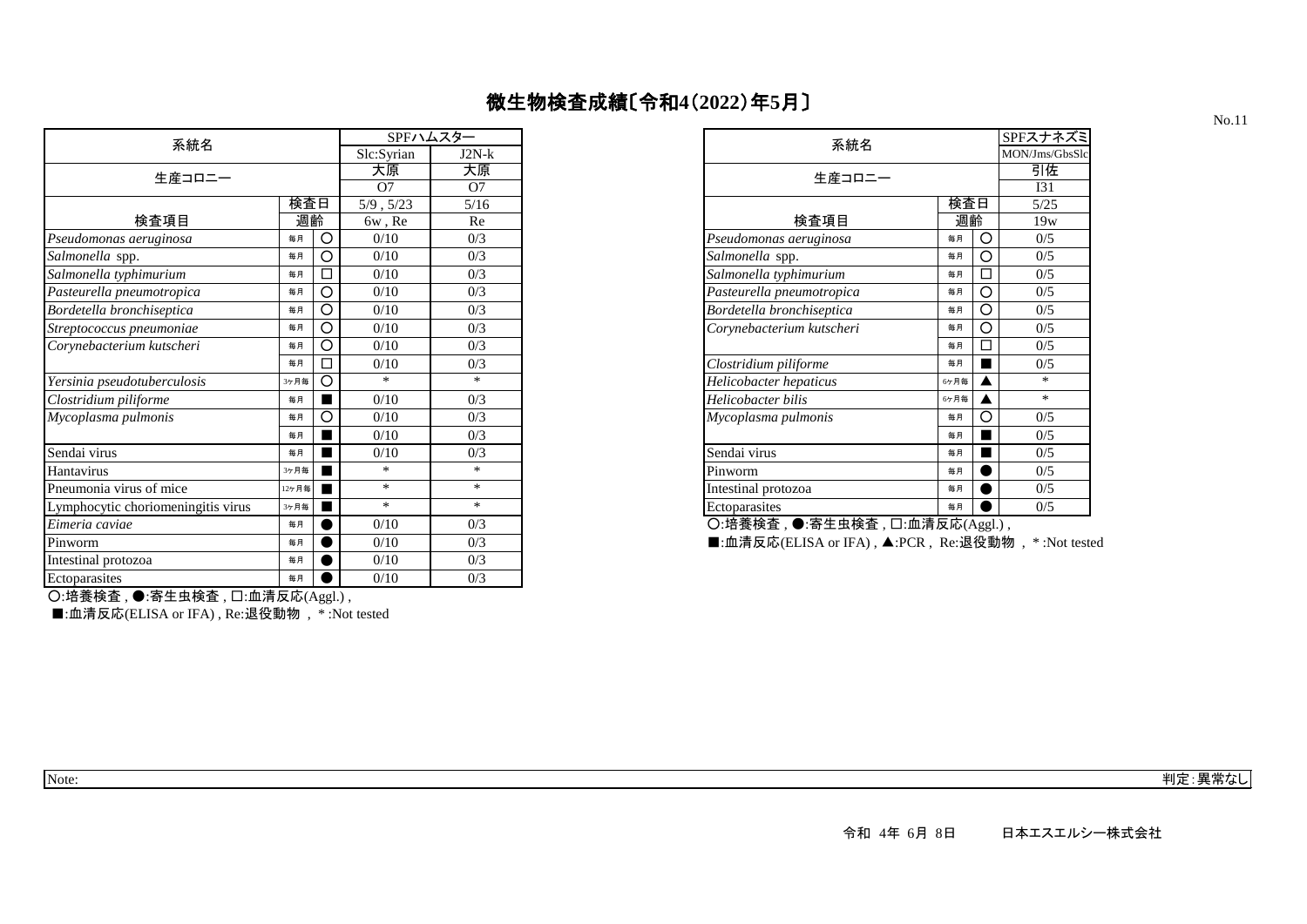| 系統名                         |      |     | SPFモルモット        |                 |  |
|-----------------------------|------|-----|-----------------|-----------------|--|
|                             |      |     |                 | Slc:Hartley     |  |
| 生産コロニー                      |      |     | 中伊豆             | 中伊豆             |  |
|                             |      |     | N <sub>12</sub> | N14             |  |
|                             |      | 検査日 | $5/11$ , $5/26$ | $5/10$ , $5/24$ |  |
| 検査項目                        | 週齡   |     | $4w$ , Re       | $4w$ , Re       |  |
| Pseudomonas aeruginosa      | 毎月   | Ω   | 0/20            | 0/20            |  |
| Salmonella spp.             | 毎月   | Ω   | 0/20            | 0/20            |  |
| Salmonella typhimurium      | 毎月   | П   | 0/20            | 0/20            |  |
| Pasteurella pneumotropica   | 毎月   | ∩   | 0/20            | 0/20            |  |
| Bordetella bronchiseptica   | 毎月   | Ω   | 0/20            | 0/20            |  |
|                             | 毎月   | П   | 0/20            | 0/20            |  |
| Streptococcus zooepidemicus | 毎月   | Ω   | 0/20            | 0/20            |  |
| Streptococcus pneumoniae    | 毎月   | O   | 0/20            | 0/20            |  |
| Yersinia pseudotuberculosis | 3ヶ月毎 | ◯   | *               | $\ast$          |  |
| Clostridium piliforme       | 毎月   |     | 0/20            | 0/20            |  |
| Mycoplasma pulmonis         | 毎月   | O   | 0/20            | 0/20            |  |
|                             | 毎月   |     | 0/20            | 0/20            |  |
| Sendai virus                | 毎月   |     | 0/20            | 0/20            |  |
| Eimeria caviae              | 毎月   |     | 0/20            | 0/20            |  |
| Ectoparasites               | 毎月   |     | 0/20            | 0/20            |  |

| 系統名                         |           |                              |                 | SPFモルモット        |
|-----------------------------|-----------|------------------------------|-----------------|-----------------|
|                             |           |                              | Slc:Hartley     |                 |
| 生産コロニー                      |           |                              | 中伊豆             | 中伊豆             |
|                             |           |                              | N <sub>12</sub> | N <sub>14</sub> |
|                             | 検査日       |                              | 5/11, 5/26      | $5/10$ , $5/24$ |
| 検査項目                        |           | 週齡<br>$4w$ , Re<br>$4w$ , Re |                 |                 |
| Pseudomonas aeruginosa      | 毎月        | O                            | 0/20            | 0/20            |
| Salmonella spp.             | 毎月        | O                            | 0/20            | 0/20            |
| Salmonella typhimurium      | 毎月        | □                            | 0/20            | 0/20            |
| Pasteurella pneumotropica   | 毎月        | O                            | 0/20            | 0/20            |
| Bordetella bronchiseptica   | 毎月        | O                            | 0/20            | 0/20            |
|                             | 毎月        | □                            | 0/20            | 0/20            |
| Streptococcus zooepidemicus | 毎月        | O                            | 0/20            | 0/20            |
| Streptococcus pneumoniae    | 毎月        | O                            | 0/20            | 0/20            |
| Yersinia pseudotuberculosis | 3ヶ月毎      | $\circ$                      | $\ast$          | $\ast$          |
| Clostridium piliforme       | 毎月        |                              | 0/20            | 0/20            |
| Mycoplasma pulmonis         | 毎月        | Ο                            | 0/20            | 0/20            |
|                             | <b>年日</b> |                              | 0/20            | 0/20            |

〇:培養検査 , ●:寄生虫検査 , ❑:皿清反応(Aggl.) , ■:皿清反応(ELISA or IFA) ,<br>Re:退役動物

○:培養検査 , ●:寄生虫検査 , □:血清反応(Aggl.) , ■:血清反応(ELISA or IFA) , Re:退役動物 , \* :Not tested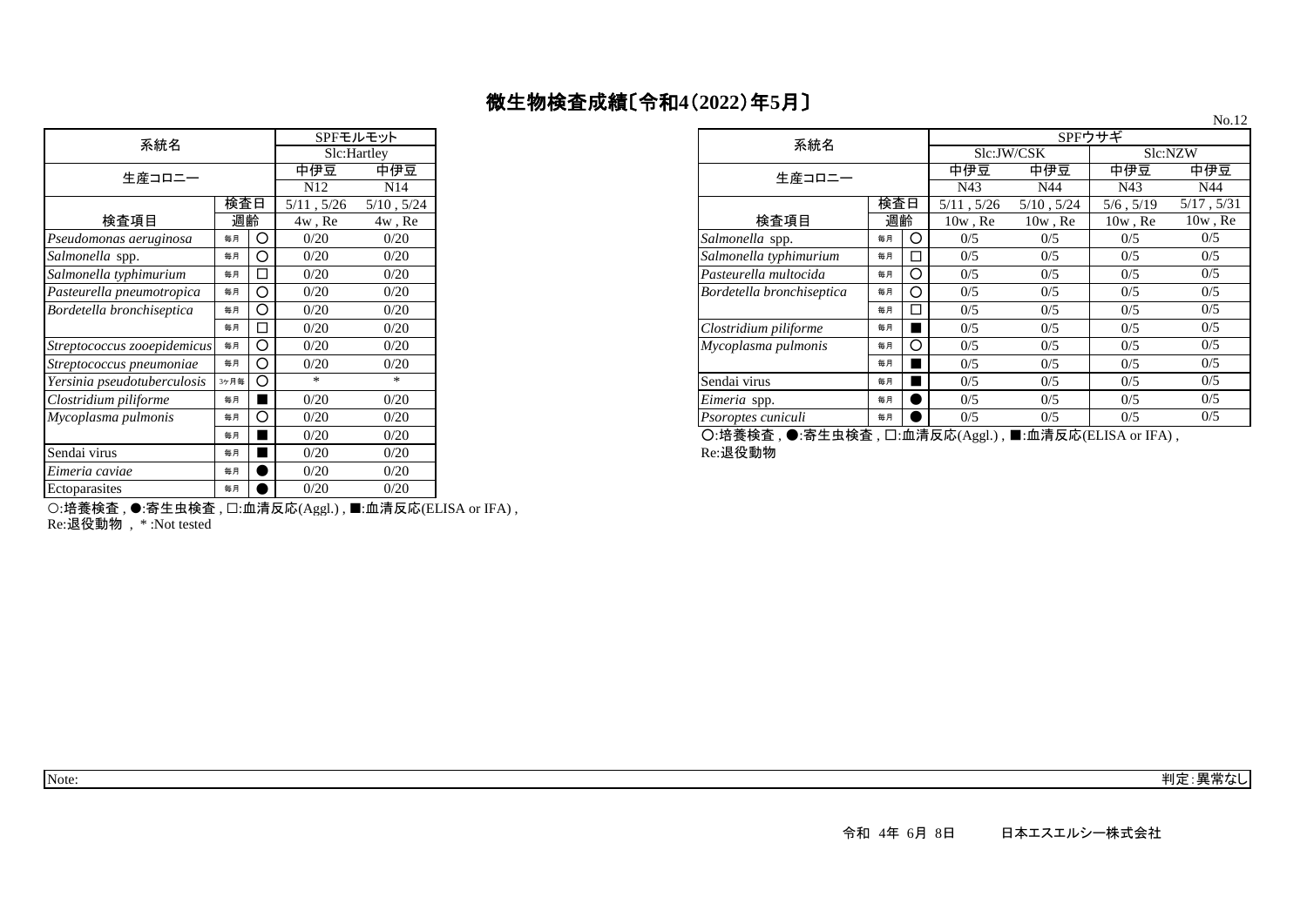| 系統名                                      | SPFマウス |   |            |            |  |  |  |  |
|------------------------------------------|--------|---|------------|------------|--|--|--|--|
|                                          |        |   | $Hos:HR-1$ | $Hos:HR-1$ |  |  |  |  |
| 生産コロニー                                   |        |   | 星野試験動物飼育所  | 星野試験動物飼育所  |  |  |  |  |
|                                          |        |   | B棟         | C棟         |  |  |  |  |
|                                          | 検査日    |   |            |            |  |  |  |  |
| 検査項目                                     | 週齡     |   | Re         | Re         |  |  |  |  |
| Pseudomonas aeruginosa                   | 毎月     | O | 0/4        | 0/4        |  |  |  |  |
| Citrobacter rodentium                    | 毎月     | Ω | 0/4        | 0/4        |  |  |  |  |
| Salmonella spp.                          | 毎月     | O | 0/4        | 0/4        |  |  |  |  |
| Salmonella typhimurium                   | 毎月     | п | 0/4        | 0/4        |  |  |  |  |
| Pasteurella pneumotropica                | 毎月     | O | 0/4        | 0/4        |  |  |  |  |
| Corynebacterium kutscheri                | 毎月     | O | 0/4        | 0/4        |  |  |  |  |
|                                          | 毎月     | П | 0/4        | 0/4        |  |  |  |  |
| Clostridium piliforme                    | 毎月     | ٠ | 0/4        | 0/4        |  |  |  |  |
| <b>CAR</b> bacillus                      | 12ヶ月毎  | ▅ | $\ast$     | $\ast$     |  |  |  |  |
| Helicobacter hepaticus                   | 3ヶ月毎   | ▲ | $\ast$     | $\ast$     |  |  |  |  |
| Helicobacter bilis                       | 3ヶ月毎   | ▲ | $\ast$     | $\ast$     |  |  |  |  |
| Mycoplasma pulmonis                      | 毎月     | O | 0/4        | 0/4        |  |  |  |  |
|                                          | 毎月     |   | 0/4        | 0/4        |  |  |  |  |
| Mouse hepatitis virus                    | 毎月     |   | 0/4        | 0/4        |  |  |  |  |
| Sendai virus                             | 毎月     |   | 0/4        | 0/4        |  |  |  |  |
| Pneumonia virus of mice                  | 12ヶ月毎  |   | $\ast$     | $\ast$     |  |  |  |  |
| Lymphocytic choriomeningitis virus       | 3ヶ月毎   |   | $\ast$     | $\ast$     |  |  |  |  |
| Mouse adenovirus 1 (FL)                  | 3ヶ月毎   | ٠ | 0/4        | 0/4        |  |  |  |  |
| Ectromelia virus                         | 3ヶ月毎   | ▅ | 0/4        | 0/4        |  |  |  |  |
| Murine norovirus                         | 12ヶ月毎  | ▲ | $\ast$     | $\ast$     |  |  |  |  |
| Minute virus of mice                     | 12ヶ月毎  | ▅ | $\ast$     | $\ast$     |  |  |  |  |
| Epizootic diarrhea of infant mice virus  | 12ヶ月毎  | ▅ | $\ast$     | $\ast$     |  |  |  |  |
| Theiler's murine encephalomyelitis virus | 12ヶ月毎  | ▅ | $\ast$     | $\ast$     |  |  |  |  |
| Reovirus type 3                          | 12ヶ月毎  |   | $\ast$     | $\ast$     |  |  |  |  |
| Pinworm                                  | 毎月     |   | 0/4        | 0/4        |  |  |  |  |
| Intestinal protozoa                      | 毎月     |   | 0/4        | 0/4        |  |  |  |  |
| Ectoparasites                            | 毎月     |   | 0/4        | 0/4        |  |  |  |  |
| Dermatophytes                            | 6ヶ月毎   | ◯ | $\ast$     | $\ast$     |  |  |  |  |

| 系統名                                           |                                          |                | SPFマウス     |            |                | 系統名                                      |         |                | SPFラット           |           |           |          |
|-----------------------------------------------|------------------------------------------|----------------|------------|------------|----------------|------------------------------------------|---------|----------------|------------------|-----------|-----------|----------|
|                                               |                                          |                | $Hos:HR-1$ | $Hos:HR-1$ |                |                                          |         |                | SHR/Hos          | WKY/Hos   | Hos:OLETF | Hos:LETO |
| 生産コロニー                                        |                                          |                | 星野試験動物飼育所  | 星野試験動物飼育   |                | 生産コロニー                                   |         | 星野試験動物飼育所      | 星野試験動物飼育         | 星野試験動物飼育所 | 星野試験動物飼育  |          |
|                                               |                                          |                | B棟<br>C棟   |            |                |                                          |         |                | C棟               | C棟        | C棟        | C棟       |
| 検査日                                           |                                          | 5/11           | 5/11       |            |                | 検査日                                      |         | 5/11           | 5/11             | 5/11      | 5/11      |          |
| 検査項目                                          | 週齡                                       |                | Re         | Re         |                | 検査項目                                     | 週齡      |                | Re               | Re        | Re        | Re       |
| Pseudomonas aeruginosa                        | 毎月                                       | $\circ$        | 0/4        | 0/4        |                | Pseudomonas aeruginosa                   | 毎月      | $\circ$        | 0/3              | 0/2       | 0/3       | 0/2      |
| Citrobacter rodentium                         | 毎月                                       | O              | 0/4        | 0/4        |                | Salmonella spp.                          | 毎月      | $\circ$        | 0/3              | 0/2       | 0/3       | 0/2      |
| Salmonella spp.                               | 毎月                                       | O              | 0/4        | 0/4        |                | Salmonella typhimurium                   | 毎月      | $\Box$         | 0/3              | 0/2       | 0/3       | 0/2      |
| Salmonella typhimurium                        | 毎月                                       | □              | 0/4        | 0/4        |                | Pasteurella pneumotropica                | 毎月      | $\circ$        | 0/3              | 0/2       | 0/3       | 0/2      |
| Pasteurella pneumotropica                     | 毎月                                       | O              | 0/4        | 0/4        |                | Bordetella bronchiseptica                | 毎月      | $\circ$        | 0/3              | 0/2       | 0/3       | 0/2      |
| Corynebacterium kutscheri                     | 毎月                                       | O              | 0/4        | 0/4        |                | Streptococcus pneumoniae                 | 毎月      | O              | 0/3              | 0/2       | 0/3       | 0/2      |
|                                               | 毎月                                       | $\Box$         | 0/4        | 0/4        |                | Corynebacterium kutscheri                | 毎月      | $\circ$        | 0/3              | 0/2       | 0/3       | 0/2      |
| Clostridium piliforme                         | 毎月                                       |                | 0/4        | 0/4        |                |                                          | 毎月      | $\Box$         | $\overline{0/3}$ | 0/2       | 0/3       | 0/2      |
| <b>CAR</b> bacillus                           | 12ヶ月毎                                    |                | $\ast$     | $\ast$     |                | Clostridium piliforme                    | П<br>毎月 |                | 0/3              | 0/2       | 0/3       | 0/2      |
| Helicobacter hepaticus                        | $\ast$<br>$\ast$<br>CAR bacillus<br>3ヶ月毎 |                |            | 12ヶ月毎      | $\blacksquare$ | $\ast$                                   | $\ast$  | $\ast$         | $\ast$           |           |           |          |
| Helicobacter bilis                            | 3ヶ月毎                                     |                | $\ast$     | $*$        |                | Helicobacter hepaticus                   | 6ヶ月毎    | ▲              | $*$              | $\ast$    | $*$       | $\ast$   |
| Mycoplasma pulmonis                           | 毎月                                       | O              | 0/4        | 0/4        |                | Helicobacter bilis                       | 6ヶ月毎    |                | $*$              | $\ast$    | $\ast$    | $\ast$   |
|                                               | 毎月                                       | $\blacksquare$ | 0/4        | 0/4        |                | Mycoplasma pulmonis                      | 毎月      | O              | 0/3              | 0/2       | 0/3       | 0/2      |
| Mouse hepatitis virus                         | 毎月                                       |                | 0/4        | 0/4        |                |                                          | 毎月      | П              | 0/3              | 0/2       | 0/3       | 0/2      |
| Sendai virus                                  | 毎月                                       |                | 0/4        | 0/4        |                | Sialodacryoadenitis virus                | 毎月      |                | 0/3              | 0/2       | 0/3       | 0/2      |
| Pneumonia virus of mice                       | 12ヶ月毎                                    |                | $\ast$     | $\ast$     |                | Sendai virus                             | 毎月      |                | 0/3              | 0/2       | 0/3       | 0/2      |
| Lymphocytic choriomeningitis virus            | 3ヶ月毎                                     | ■              | $\ast$     | $\ast$     |                | Hantavirus                               | 3ヶ月毎    | ■              | $\ast$           | $\ast$    | $\ast$    | $\ast$   |
| Mouse adenovirus 1 (FL)                       | 3ヶ月毎                                     | $\blacksquare$ | 0/4        | 0/4        |                | Pneumonia virus of mice                  | 12ヶ月毎   | $\blacksquare$ | $*$              | $*$       | $*$       | $*$      |
| Ectromelia virus                              | 3ヶ月毎                                     |                | 0/4        | 0/4        |                | Mouse adenovirus 1 (FL)                  | 3ヶ月毎    |                | $\ast$           | $\ast$    | $\ast$    | $*$      |
| Murine norovirus                              | 12ヶ月毎                                    |                | $\ast$     | $\ast$     |                | Theiler's murine encephalomyelitis virus | 12ヶ月毎   | п              | $*$              | $*$       | $\ast$    | $*$      |
| Minute virus of mice                          | 12ヶ月毎                                    |                | $\ast$     | $*$        |                | Reovirus type 3                          | 12ヶ月毎   | $\blacksquare$ | $*$              | $\ast$    | $*$       | $*$      |
| Epizootic diarrhea of infant mice virus 127 H |                                          | ■              | $\ast$     | $*$        |                | Toolan's H-1 virus                       | 12ヶ月毎   | п              | $\ast$           | $\ast$    | $*$       | $*$      |
| Theiler's murine encephalomyelitis virus      | 12ヶ月毎                                    |                | $\ast$     | $\ast$     |                | Kilham rat virus                         | 12ヶ月毎   |                | $\ast$           | $\ast$    | $\ast$    | $\ast$   |
| Reovirus type 3                               | 12ヶ月毎                                    | ■              | $\ast$     | $\ast$     |                | Pinworm                                  | 毎月      |                | 0/3              | 0/2       | 0/3       | 0/2      |
| Pinworm                                       | 毎月                                       |                | 0/4        | 0/4        |                | Intestinal protozoa                      | 毎月      |                | 0/3              | 0/2       | 0/3       | 0/2      |
| Intestinal protozoa                           | 毎月                                       |                | 0/4        | 0/4        |                | Ectoparasites                            | 毎月      |                | 0/3              | 0/2       | 0/3       | 0/2      |
| Ectoparasites                                 | 毎月                                       |                | 0/4        | 0/4        |                | Dermatophytes                            | 6ヶ月毎    | $\Omega$       | $\ast$           | $\ast$    | $\ast$    | $\ast$   |
|                                               |                                          |                |            |            |                |                                          |         |                |                  |           |           |          |

○:培養検査 , ●:寄生虫検査 , □:血清反応(Aggl.) , ■:血清反応(ELISA or IFA) , ▲:PCR , Re:退役動物 , \* :Not tested

Note: 判定:異常なし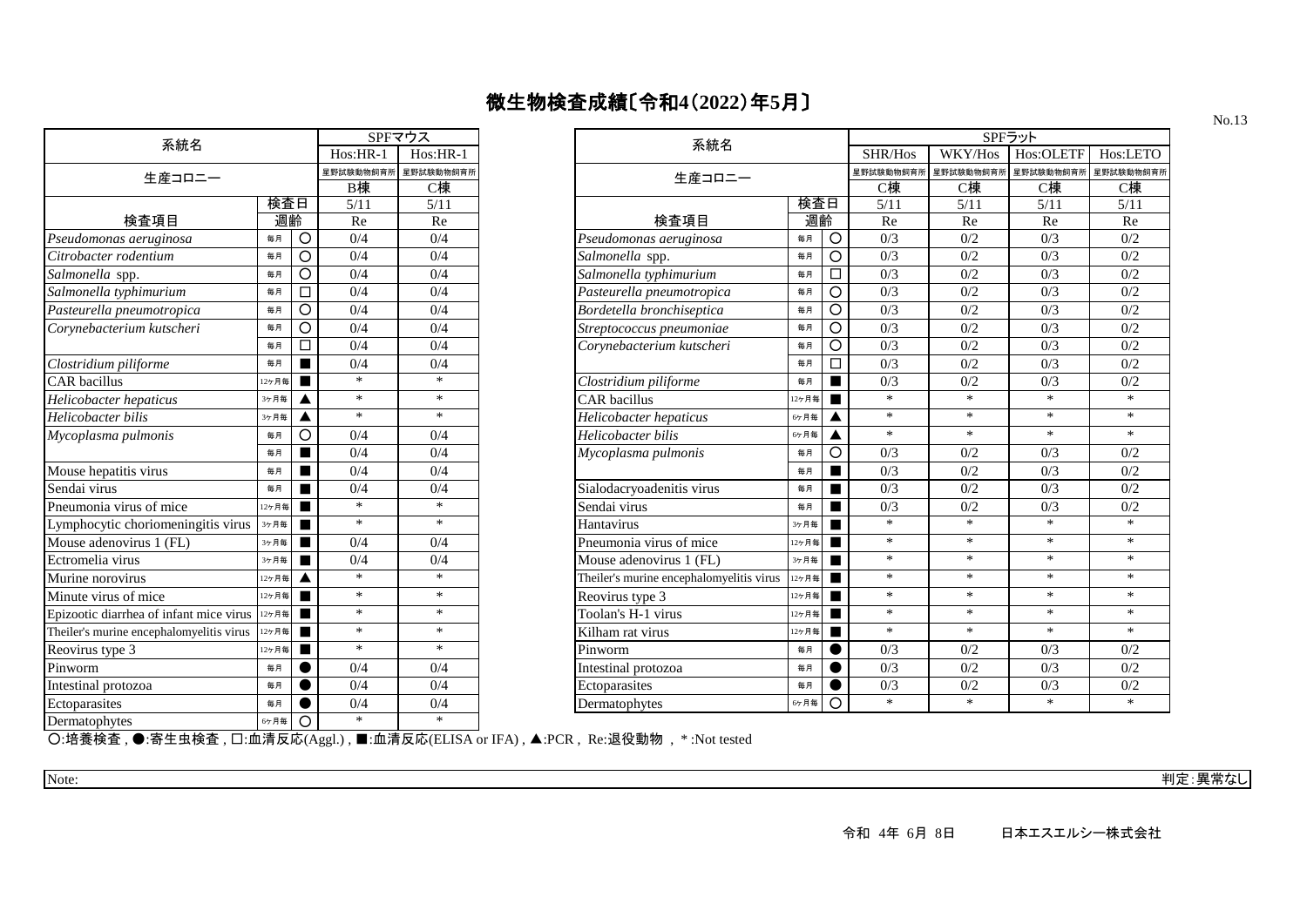| 系統名                                                    |       |                    | SPFマウス                               |                |                       |                        |  |  |  |
|--------------------------------------------------------|-------|--------------------|--------------------------------------|----------------|-----------------------|------------------------|--|--|--|
|                                                        |       |                    | $C57BLKS/Har-m+/+Lenr$ <sup>db</sup> | <b>IVCS</b>    | <b>TSOD</b>           | <b>TSNO</b>            |  |  |  |
| 生産コロニー                                                 |       |                    | 動物繁殖研究所                              | 動物繁殖研究所        | 動物繁殖研究所               | 動物繁殖研究所                |  |  |  |
|                                                        |       |                    | 102                                  | 102            | 102                   | 102                    |  |  |  |
|                                                        | 検査日   | 5/10               | 5/17                                 | 5/24           | 5/31                  |                        |  |  |  |
| 検査項目                                                   | 週齡    |                    | 9 <sub>W</sub>                       | 9 <sub>W</sub> | 9 <sub>W</sub>        | 9 <sub>W</sub>         |  |  |  |
| Pseudomonas aeruginosa                                 | 每月    | O                  | 0/5                                  | 0/3            | 0/5                   | 0/3                    |  |  |  |
| Citrobacter rodentium                                  | 毎月    | $\overline{\circ}$ | 0/5                                  | 0/3            | 0/5                   | 0/3                    |  |  |  |
| Salmonella spp.                                        | 毎月    | O                  | 0/5                                  | 0/3            | 0/5                   | 0/3                    |  |  |  |
| Salmonella typhimurium                                 | 毎月    | □                  | 0/5                                  | 0/3            | 0/5                   | 0/3                    |  |  |  |
| Pasteurella pneumotropica                              | 毎月    | Ō                  | 0/5                                  | 0/3            | 0/5                   | 0/3                    |  |  |  |
| Corynebacterium kutscheri                              | 毎月    | $\circ$            | 0/5                                  | 0/3            | 0/5                   | 0/3                    |  |  |  |
|                                                        | 毎月    | П                  | 0/5                                  | 0/3            | 0/5                   | 0/3                    |  |  |  |
| Clostridium piliforme                                  | 每月    | ∎                  | 0/5                                  | 0/3            | 0/5                   | 0/3                    |  |  |  |
| CAR bacillus                                           | 12ヶ月毎 | ■                  | $\ast$                               | $\ast$         | $\ast$                | $\ast$                 |  |  |  |
| Helicobacter hepaticus                                 | 3ヶ月毎  |                    | $\ast$                               | $\ast$         | $\ast$                | $\ast$                 |  |  |  |
| Helicobacter bilis                                     | 3ヶ月毎  | ▲                  | $\ast$                               | $\ast$         | $\ast$                | $\ast$                 |  |  |  |
| Mycoplasma pulmonis                                    | 毎月    | O                  | 0/5                                  | 0/3            | 0/5                   | 0/3                    |  |  |  |
|                                                        | 每月    |                    | 0/5                                  | 0/3            | 0/5                   | 0/3                    |  |  |  |
| Mouse hepatitis virus                                  | 毎月    | ■                  | 0/5                                  | 0/3            | 0/5                   | 0/3                    |  |  |  |
| Sendai virus                                           | 毎月    |                    | 0/5                                  | 0/3            | 0/5                   | 0/3                    |  |  |  |
| Pneumonia virus of mice                                | 12ヶ月毎 |                    | $\ast$                               | $\ast$         | $\ast$                | $\ast$                 |  |  |  |
| Lymphocytic choriomeningitis virus                     | 3ヶ月毎  | ■                  | $\ast$                               | $\ast$         | $\ast$                | $\ast$                 |  |  |  |
| Mouse adenovirus 1 (FL)                                | 3ヶ月毎  |                    | 0/5                                  | 0/3            | 0/5                   | 0/3                    |  |  |  |
| Ectromelia virus                                       | 3ヶ月毎  | ■                  | 0/5                                  | 0/3            | 0/5                   | 0/3                    |  |  |  |
| Murine norovirus                                       | 12ヶ月毎 |                    | $\ast$                               | $\ast$         | $\ast$                | $\ast$                 |  |  |  |
| Minute virus of mice                                   | 12ヶ月毎 |                    | $\ast$                               | $\ast$         | $\ast$                | $\ast$                 |  |  |  |
| Epizootic diarrhea of infant mice virus                | 12ヶ月毎 | ■                  | $\ast$                               | $\ast$         | $\ast$                | $\ast$                 |  |  |  |
| Theiler's murine encephalomyelitis virus               | 12ヶ月毎 |                    | $\ast$                               | $\ast$         | $\ast$                | $\ast$                 |  |  |  |
| Reovirus type 3                                        | 12ヶ月毎 |                    | $\ast$                               | $\ast$         | $\ast$                | $\ast$                 |  |  |  |
| Pinworm                                                | 毎月    |                    | 0/5                                  | 0/3            | 0/5                   | 0/3                    |  |  |  |
| Intestinal protozoa                                    | 毎月    |                    | 0/5                                  | 0/3            | 0/5                   | 0/3                    |  |  |  |
| Ectoparasites                                          | 每月    |                    | 0/5                                  | 0/3            | 0/5                   | 0/3                    |  |  |  |
| Dermatophytes                                          | 6ヶ月毎  | O                  | $\ast$                               | $\ast$         | $\ast$                | $\ast$                 |  |  |  |
| ∩·拉莱焓本 ▲·安生由埝本 □·血清反応(Aggl) ■·血清反応(ELISA or IEA) ▲·DCD |       |                    |                                      |                | <b>D</b> ⊙ - 追 犯 話⊨ 地 | $*$ $\cdot$ Mot tootad |  |  |  |

○:培養検査 , ●:寄生虫検査 , □:血清反応(Aggl.) , ■:血清反応(ELISA or IFA) , ▲:PCR , Re:退役動物 , \* :Not tested

Note: 判定:異常なし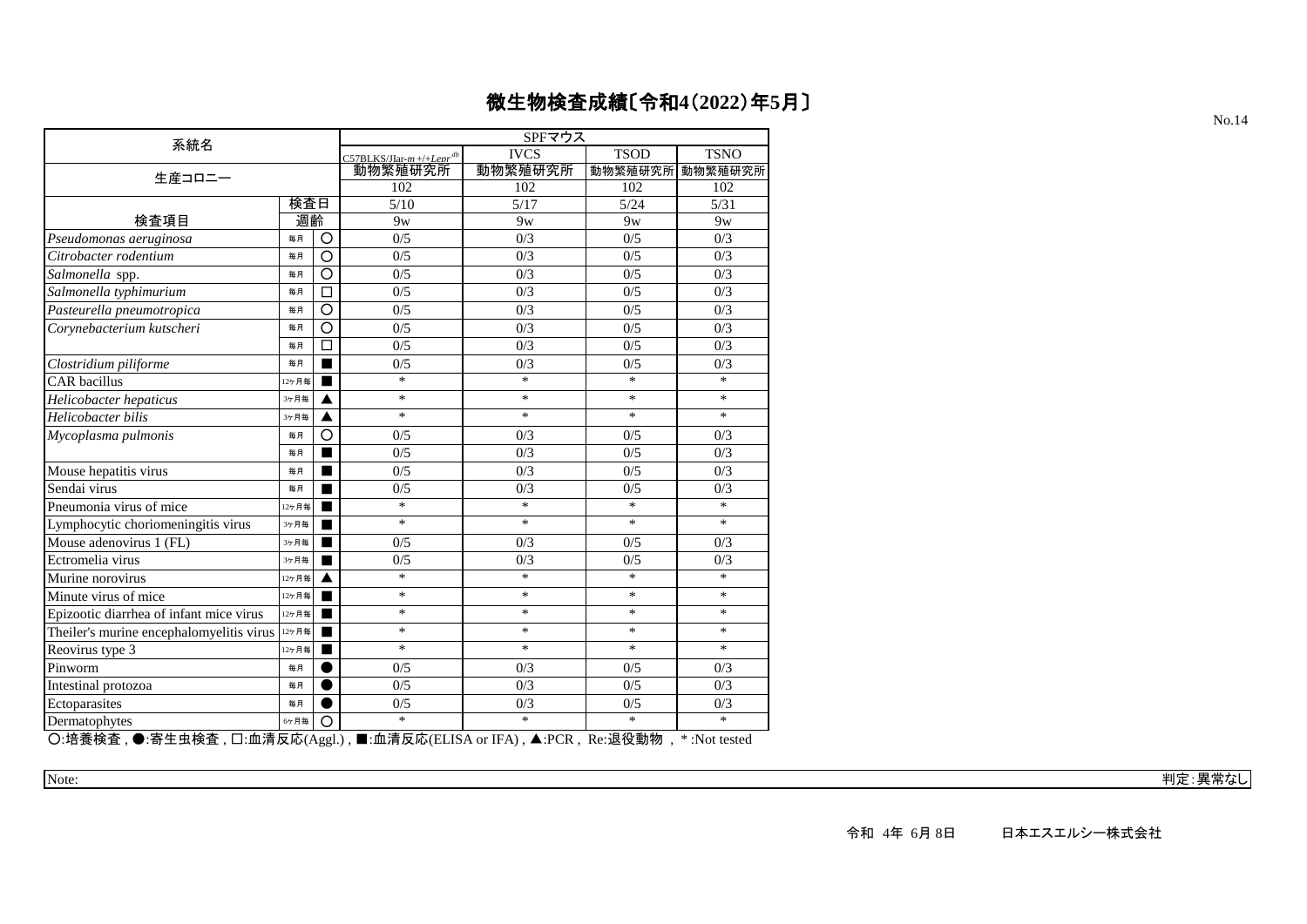| 系統名                                      | SPFラット          |                                    |        |        |  |  |
|------------------------------------------|-----------------|------------------------------------|--------|--------|--|--|
|                                          |                 | Iar:Long-Evans Iar:Wistar-Imamichi |        |        |  |  |
| 生産コロニー                                   | 動物繁殖研究所         | 動物繁殖研究所                            |        |        |  |  |
|                                          | 103             | 103                                |        |        |  |  |
|                                          | $5/10$ , $5/24$ | 5/17, 5/31                         |        |        |  |  |
| 検査項目                                     | 週齡              |                                    | 6w, Re | 6w, Re |  |  |
| Pseudomonas aeruginosa                   | 毎月              | Ο                                  | 0/20   | 0/20   |  |  |
| Salmonella spp.                          | 每月              | O                                  | 0/20   | 0/20   |  |  |
| Salmonella typhimurium                   | 毎月              | □                                  | 0/20   | 0/20   |  |  |
| Pasteurella pneumotropica                | 毎月              | O                                  | 0/20   | 0/20   |  |  |
| Bordetella bronchiseptica                | 毎月              | O                                  | 0/20   | 0/20   |  |  |
| Streptococcus pneumoniae                 | 毎月              | О                                  | 0/20   | 0/20   |  |  |
| Corynebacterium kutscheri                | 毎月              | Ω                                  | 0/20   | 0/20   |  |  |
|                                          | 毎月              | П                                  | 0/20   | 0/20   |  |  |
| Clostridium piliforme                    | 毎月              |                                    | 0/20   | 0/20   |  |  |
| <b>CAR</b> bacillus                      | 12ヶ月毎           | ■                                  | *      | $\ast$ |  |  |
| Helicobacter hepaticus                   | 6ヶ月毎            | ▲                                  | $\ast$ | $\ast$ |  |  |
| Helicobacter bilis                       | 6ヶ月毎            | ▲                                  | $\ast$ | $\ast$ |  |  |
| Mycoplasma pulmonis                      | 毎月              | О                                  | 0/20   | 0/20   |  |  |
|                                          | 毎月              |                                    | 0/20   | 0/20   |  |  |
| Sialodacryoadenitis virus                | 毎月              |                                    | 0/20   | 0/20   |  |  |
| Sendai virus                             | 毎月              |                                    | 0/20   | 0/20   |  |  |
| Hantavirus                               | 3ヶ月毎            | ٠                                  | $\ast$ | $\ast$ |  |  |
| Pneumonia virus of mice                  | 12ヶ月毎           |                                    | $\ast$ | $\ast$ |  |  |
| Mouse adenovirus 1 (FL)                  | 3ヶ月毎            |                                    | $\ast$ | $\ast$ |  |  |
| Theiler's murine encephalomyelitis virus | 12ヶ月毎           |                                    | $\ast$ | $\ast$ |  |  |
| Reovirus type 3                          | 12ヶ月毎           |                                    | $\ast$ | $\ast$ |  |  |
| Toolan's H-1 virus                       | 12ヶ月毎           |                                    | *      | $\ast$ |  |  |
| Kilham rat virus                         | 12ヶ月毎           |                                    | $\ast$ | $\ast$ |  |  |
| Pinworm                                  | 毎月              |                                    | 0/20   | 0/20   |  |  |
| Intestinal protozoa                      | 毎月              |                                    | 0/20   | 0/20   |  |  |
| Ectoparasites                            | 毎月              |                                    | 0/20   | 0/20   |  |  |
| Dermatophytes                            | 6ヶ月毎            | O                                  | *      | $\ast$ |  |  |

○:培養検査 , ●:寄生虫検査 , □:血清反応(Aggl.) , ■:血清反応(ELISA or IFA) , ▲:PCR , Re:退役動物 , \* :Not tested

Note: 判定:異常なし